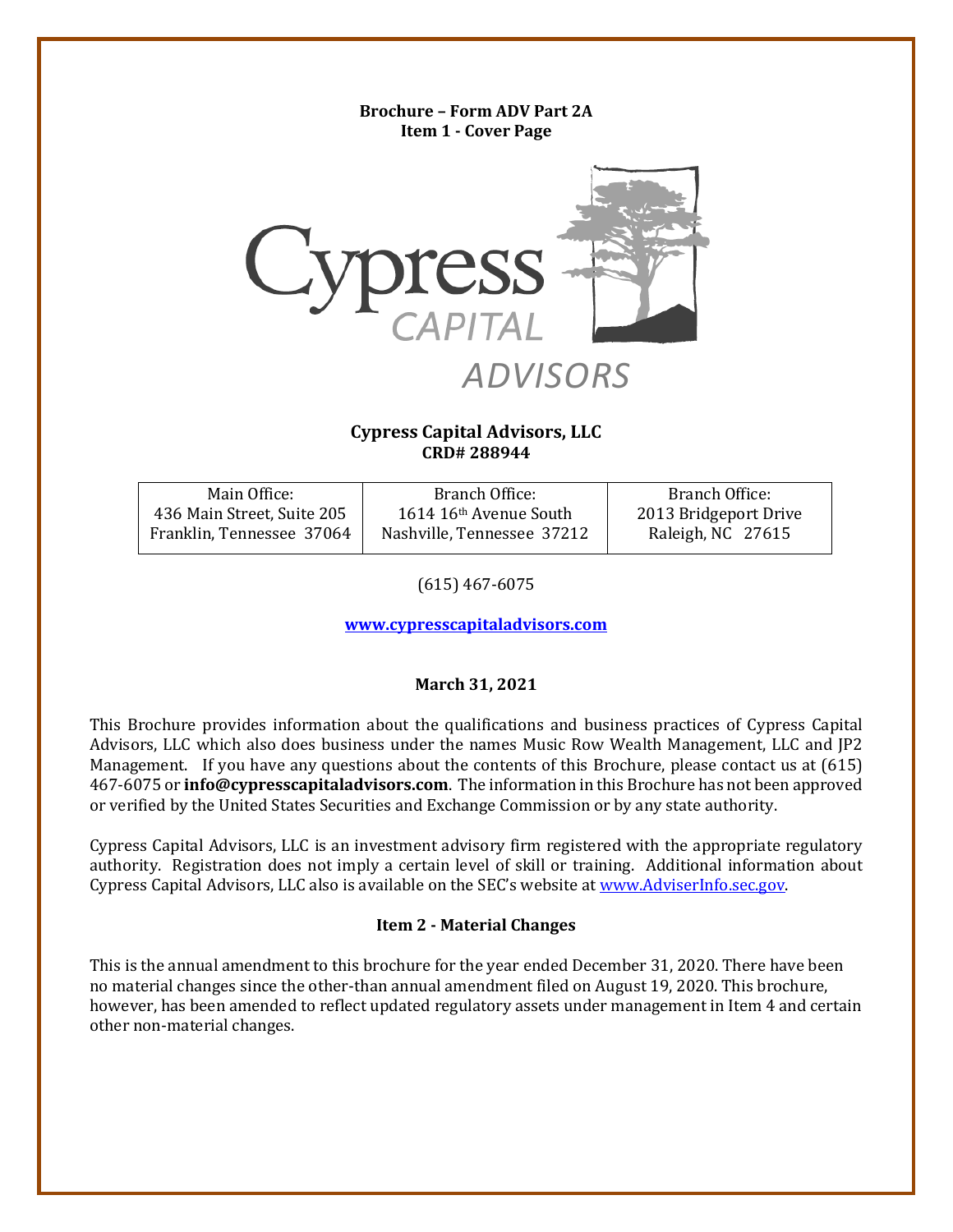# **Item 3 - Table of Contents**

# Page

| $\begin{minipage}{0.9\linewidth} \textbf{Item 1 - Cover Page} \textbf{} \end{minipage} \begin{minipage}{0.9\linewidth} \textbf{Item 2 - Material Changes} \end{minipage} \begin{minipage}{0.9\linewidth} \textbf{Item 4 - Advisory Business} \end{minipage} \begin{minipage}{0.9\linewidth} \textbf{Item 4 - Advisory Business} \end{minipage} \begin{minipage}{0.9\linewidth} \textbf{Item 4 - Advisory Business} \end{minipage} \begin{minipage}{0.9\linewidth} \textbf{Item 4 - Advisory Business} \end{minipage} \begin{minipage}{0.9\linewidth} \textbf{Item 4$ |
|----------------------------------------------------------------------------------------------------------------------------------------------------------------------------------------------------------------------------------------------------------------------------------------------------------------------------------------------------------------------------------------------------------------------------------------------------------------------------------------------------------------------------------------------------------------------|
|                                                                                                                                                                                                                                                                                                                                                                                                                                                                                                                                                                      |
|                                                                                                                                                                                                                                                                                                                                                                                                                                                                                                                                                                      |
|                                                                                                                                                                                                                                                                                                                                                                                                                                                                                                                                                                      |
|                                                                                                                                                                                                                                                                                                                                                                                                                                                                                                                                                                      |
|                                                                                                                                                                                                                                                                                                                                                                                                                                                                                                                                                                      |
|                                                                                                                                                                                                                                                                                                                                                                                                                                                                                                                                                                      |
| Item 11 - Code of Ethics, Participation or Interest in Client Transactions and Personal Trading 12                                                                                                                                                                                                                                                                                                                                                                                                                                                                   |
|                                                                                                                                                                                                                                                                                                                                                                                                                                                                                                                                                                      |
|                                                                                                                                                                                                                                                                                                                                                                                                                                                                                                                                                                      |
|                                                                                                                                                                                                                                                                                                                                                                                                                                                                                                                                                                      |
|                                                                                                                                                                                                                                                                                                                                                                                                                                                                                                                                                                      |
|                                                                                                                                                                                                                                                                                                                                                                                                                                                                                                                                                                      |
|                                                                                                                                                                                                                                                                                                                                                                                                                                                                                                                                                                      |
|                                                                                                                                                                                                                                                                                                                                                                                                                                                                                                                                                                      |
|                                                                                                                                                                                                                                                                                                                                                                                                                                                                                                                                                                      |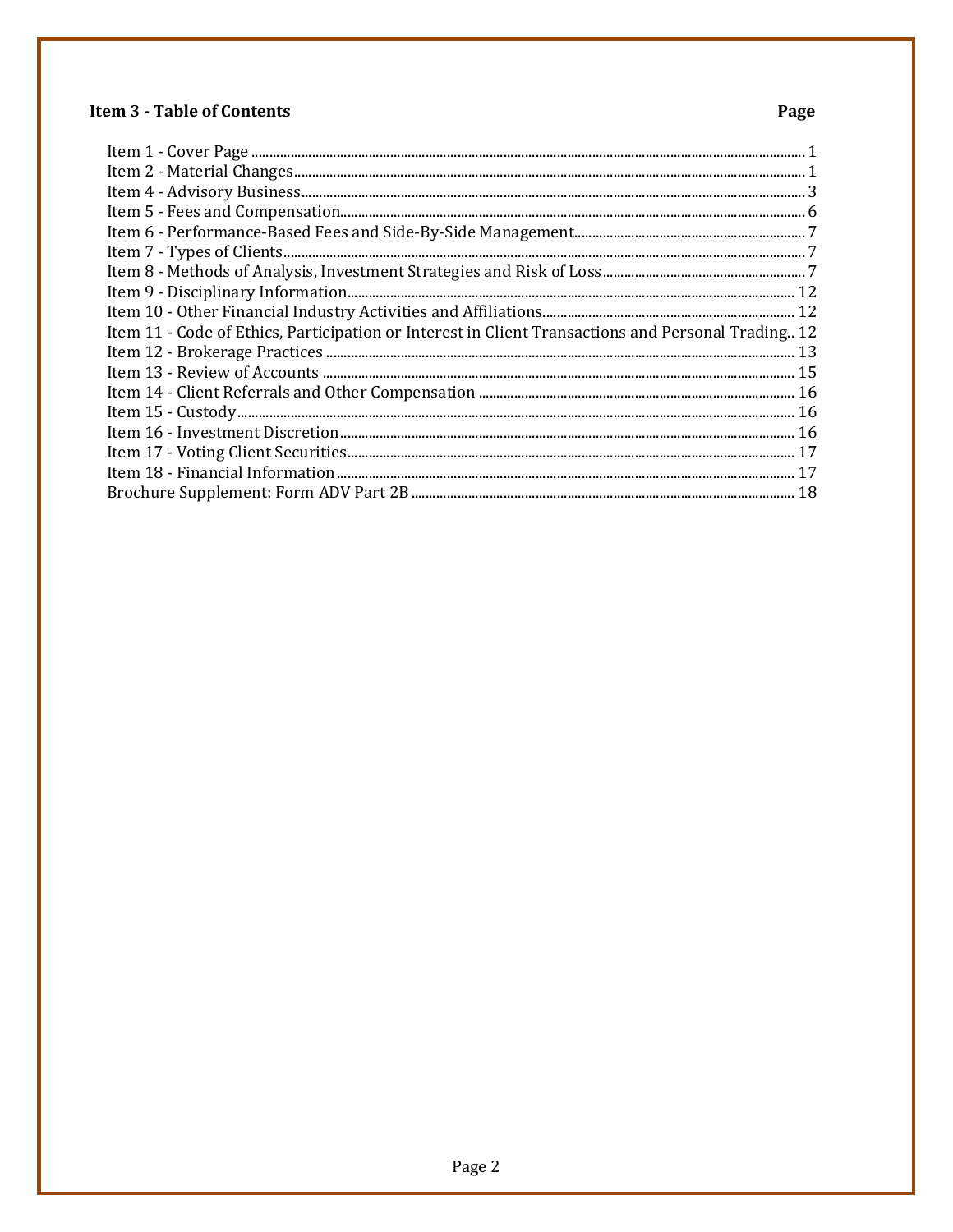# <span id="page-2-0"></span>*Item 4 - Advisory Business*

#### General Information

Cypress Capital Advisors, LLC (hereinafter "the Firm," "we," "our," or "us") was formed in 2017, and provides financial planning, portfolio management, general consulting and retirement plan consulting services to our clients. We also do business under the names *Music Row Wealth Management, LLC* and *JP2 Management*.

We are wholly owned by Cypress Capital, LLC, which is owned by Mark Dodson and Michael Brooks. Please see Brochure Supplement, Part 2B for more information on the individuals who formulate investment advice and have direct contact with clients, or have discretionary authority over client accounts.

AS of 12/31/2020, the Firm managed \$185,746,677 on a discretionary basis and no assets on a nondiscretionary basis.

# **SERVICES PROVIDED**

At the outset of each client relationship, we spend time with you, asking questions, discussing your investment experience and financial circumstances, and reviewing your options. Based on our reviews, we generally develop with you:

- a financial outline for you based on your financial circumstances and goals, and your risk tolerance level (the "Financial Profile" or "Profile"); and
- your investment objectives and guidelines (the "Investment Plan" or "Plan").

The Financial Profile is a reflection of your current financial picture and a look to your future goals. The Investment Plan outlines the types of investments we will make on your behalf to meet those goals. The Profile and the Plan are discussed regularly with you, but are not necessarily written documents.

Where we provide limited financial planning or general consulting services, we will work with you to prepare an appropriate summary of the specific project(s) to the extent necessary or advisable under the circumstances.

# Financial Planning

One of the services that we offer is financial planning, described below. This service may be provided as a stand-alone service, or may be coupled with ongoing portfolio management.

Financial planning generally includes advice that addresses one or more areas of your financial situation, such as estate planning, risk management, budgeting and cash flow controls, retirement planning, education funding, and investment portfolio design. Depending on your particular situation, financial planning may include some or all of the following, without limitation:

- Gathering factual information concerning your personal and financial situation;
- Assisting you in establishing financial goals and objectives;
- Analyzing your present situation and anticipated future activities in light of your financial goals and objectives;
- Identifying problems foreseen in the accomplishment of these financial goals and objectives and offering alternative solutions to the problems;
- Making recommendations to help achieve retirement plan goals and objectives;
- Designing an investment portfolio to help meet your goals and objectives;
- Providing estate planning;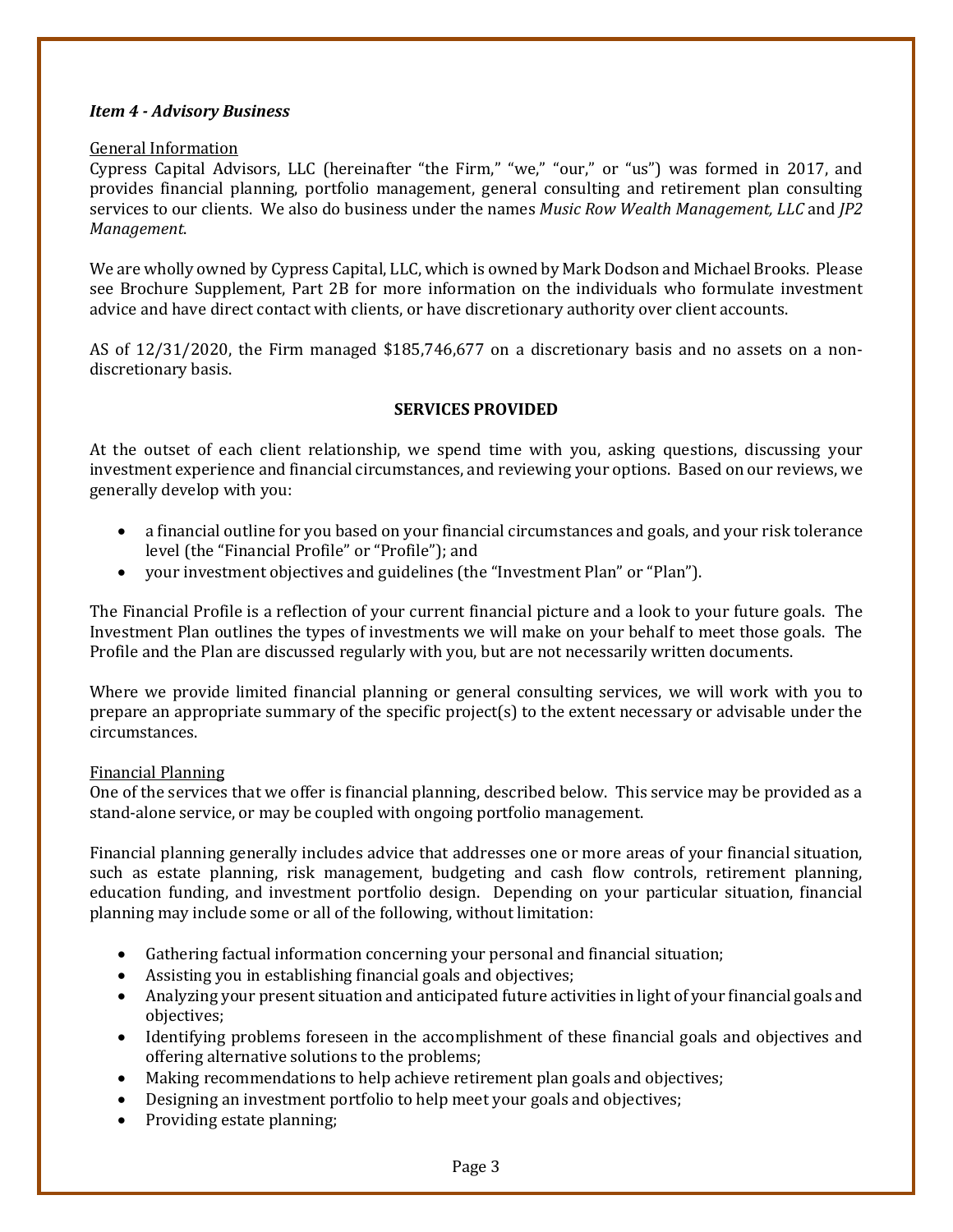- Assessing risk and reviewing basic health, life and disability insurance needs; or
- Reviewing goals and objectives and measuring progress toward these goals.

Once financial planning advice is given, you may choose to have us implement your financial plan and manage your investment portfolio on an ongoing basis. However, you are under no obligation to act upon any of the recommendations made by us under a financial planning engagement and/or to engage the services of any recommended professional.

#### Portfolio Management

To implement your Investment Plan, we will manage your investment portfolio on a discretionary basis. As a discretionary investment adviser, we will have the authority to supervise and direct the portfolio without prior consultation with you.

Notwithstanding the foregoing, you may impose certain written restrictions on us in the management of your investment portfolio, such as prohibiting the inclusion of certain types of investments in an investment portfolio or prohibiting the sale of certain investments held in the account at the commencement of the relationship. You should note, however, that restrictions imposed by you may adversely affect the composition and performance of your investment portfolio. You should also note that your investment portfolio is treated individually by giving consideration to each purchase or sale for your account. For these and other reasons, performance of your investment portfolio within the same investment objectives, goals and/or risk tolerance may differ and you should not expect that the composition or performance of your investment portfolio would necessarily be consistent with similar clients of ours.

#### Separate Account Managers

When appropriate and in accordance with the Investment Plan for you, we may recommend the use of one or more Separate Account Managers, each a "Manager." Having access to various Managers offers a wide variety of manager styles, and offers clients the opportunity to utilize more than one Manager if necessary to meet their needs and investment objectives. We will select or recommend the Manager(s) we deem most appropriate for you. Factors that we consider in recommending/selecting Managers generally include your stated investment objective(s), management style, performance, risk level, reputation, financial strength, reporting, pricing, and research.

The Manager(s) will generally be granted discretionary trading authority to provide investment supervisory services for your portfolio. Under certain circumstances, we retain the authority to terminate the Manager's relationship or to add new Managers without your specific consent. In other cases, you will ultimately select one or more Managers recommended by us.

In any case, with respect to assets managed by a Manager, our role will be to monitor your overall financial situation, to monitor the investment approach and performance of the Manager(s), and to assist you in understanding the investments of your portfolio.

Fees paid to such Manager(s) are separate from and in addition to the fee assessed by us. Additionally, certain Managers may impose more restrictive account requirements than we do and billing practices may vary. In such instances, we may be required to alter our corresponding account requirements and/or billing practices to accommodate those of the Manager(s).

# Private Funds

We will from time to time, based on your risk tolerance, sophistication and financial qualifications, recommend that a portion of your assets be invested in certain private investments. These include private equity, venture capital, hedge funds, and other types of private investment vehicles (collectively "Private Funds"). We will assist you in implementation of such recommendations to invest in Private Funds;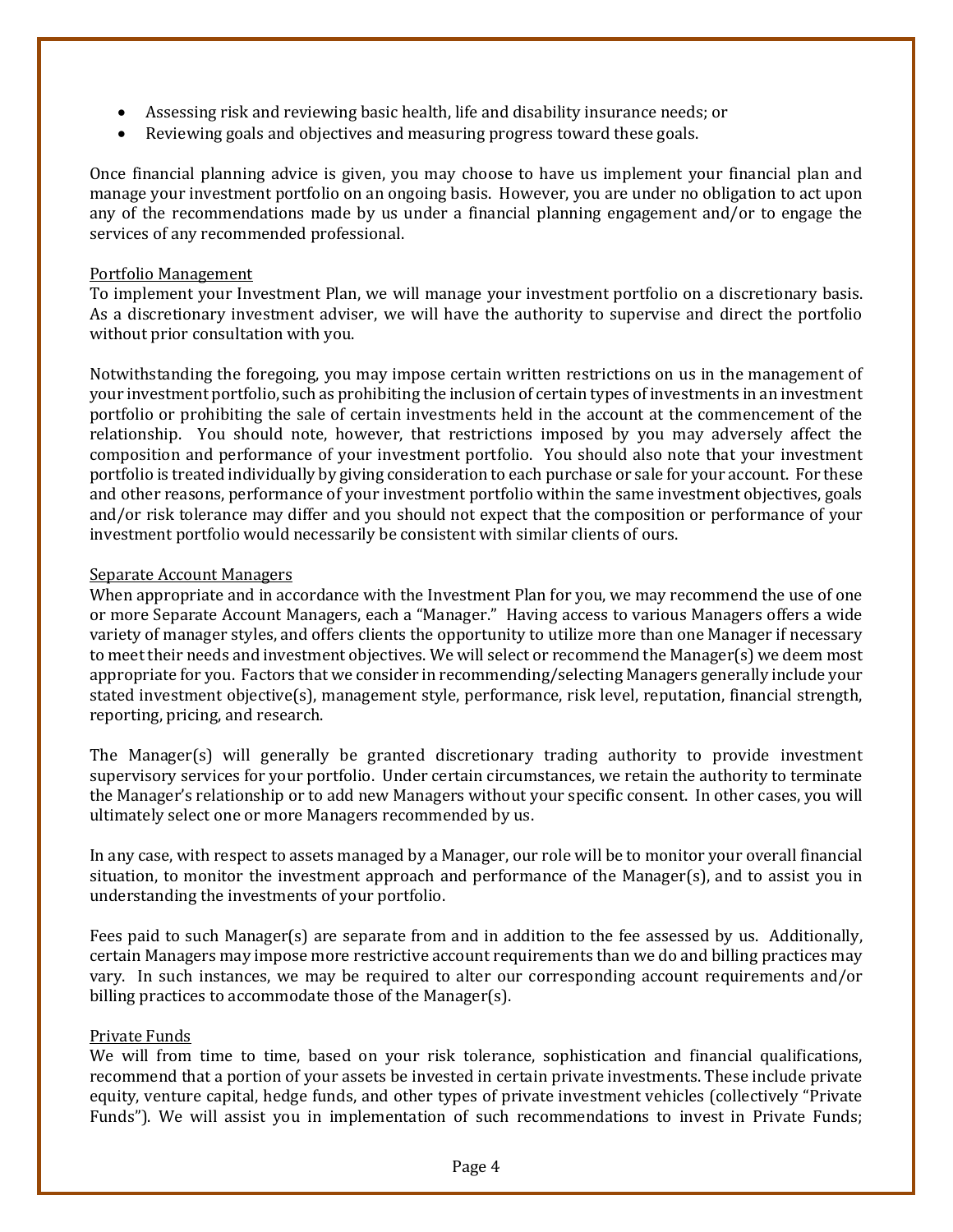however, we do not exercise discretion with respect to these types of investments. We will continue to render the advisory services to you relative to the ongoing monitoring and review of asset performance and due diligence of the Private Fund. You are provided with private placement memoranda and other offering and subscription documentation that detail the nature, risks and associated fees of each Private Fund. It is important that you read and review these documents with your legal and tax advisors, before investing, to fully understand the types of investments, risks and conflicts pertaining to the Private Funds.

#### General Consulting

In addition to the foregoing services, we may provide general consulting services to clients. These services are generally provided on a project basis, and may include, without limitation, minimal cash flow planning for certain events such as education expenses or retirement, estate planning analysis, income tax planning analysis and review of a client's insurance portfolio, as well as other matters specific to the client as and when requested by the client and agreed to by us. The scope and fees for consulting services will be negotiated with each client at the time of engagement for the applicable project.

# Retirement Plan Advisory Services

Establishing a sound fiduciary governance process is vital to good decision-making and to ensuring that prudent procedural steps are followed in making investment decisions. We will provide Retirement Plan consulting services to Plans and Plan Fiduciaries as described below. The particular services provided will be detailed in the consulting agreement. The appropriate Plan Fiduciary(ies) designated in the Plan documents (e.g., the Plan sponsor or named fiduciary) will (i) make the decision to retain our firm; (ii) agree to the scope of the services that we will provide; and (iii) make the ultimate decision as to accepting any of the recommendations that we may provide. The Plan Fiduciaries are free to seek independent advice about the appropriateness of any recommended services for the Plan. Retirement Plan consulting services may be offered individually or as part of a comprehensive suite of services.

The Employee Retirement Income Security Act of 1974 ("ERISA") sets forth rules under which Plan Fiduciaries may retain investment advisers for various types of services with respect to Plan assets. For certain services, we will be considered a fiduciary under ERISA. For example, we will act as a fiduciary when providing non-discretionary investment advice to the Plan Fiduciaries by recommending a suite of investments as choices among which Plan Participants may select. Also, to the extent that the Plan Fiduciaries retain us to act as an investment manager within the meaning of ERISA  $\S$  3(38), we will provide discretionary investment management services to the Plan.

With respect to any account for which we meet the definition of a fiduciary under Department of Labor rules, we acknowledge that both the Firm and our Related Persons are acting as fiduciaries. Additional disclosure may be found elsewhere in this Brochure or in the written agreement between the Firm and the client.

# Fiduciary *Management* Services

# • *Discretionary Management Services*

When retained as an investment manager within the meaning of ERISA  $\S$  3(38), we provide continuous and ongoing supervision over the designated retirement plan assets. We will actively monitor the designated retirement plan assets and provide ongoing management of the assets. When applicable, we will have discretionary authority to make all decisions to buy, sell or hold securities, cash or other investments for the designated retirement plan assets in our sole discretion without first consulting with the Plan Fiduciaries. We also have the power and authority to carry out these decisions by giving instructions, on your behalf, to brokers and dealers and the qualified custodian(s) of the Plan for our management of the designated retirement plan assets.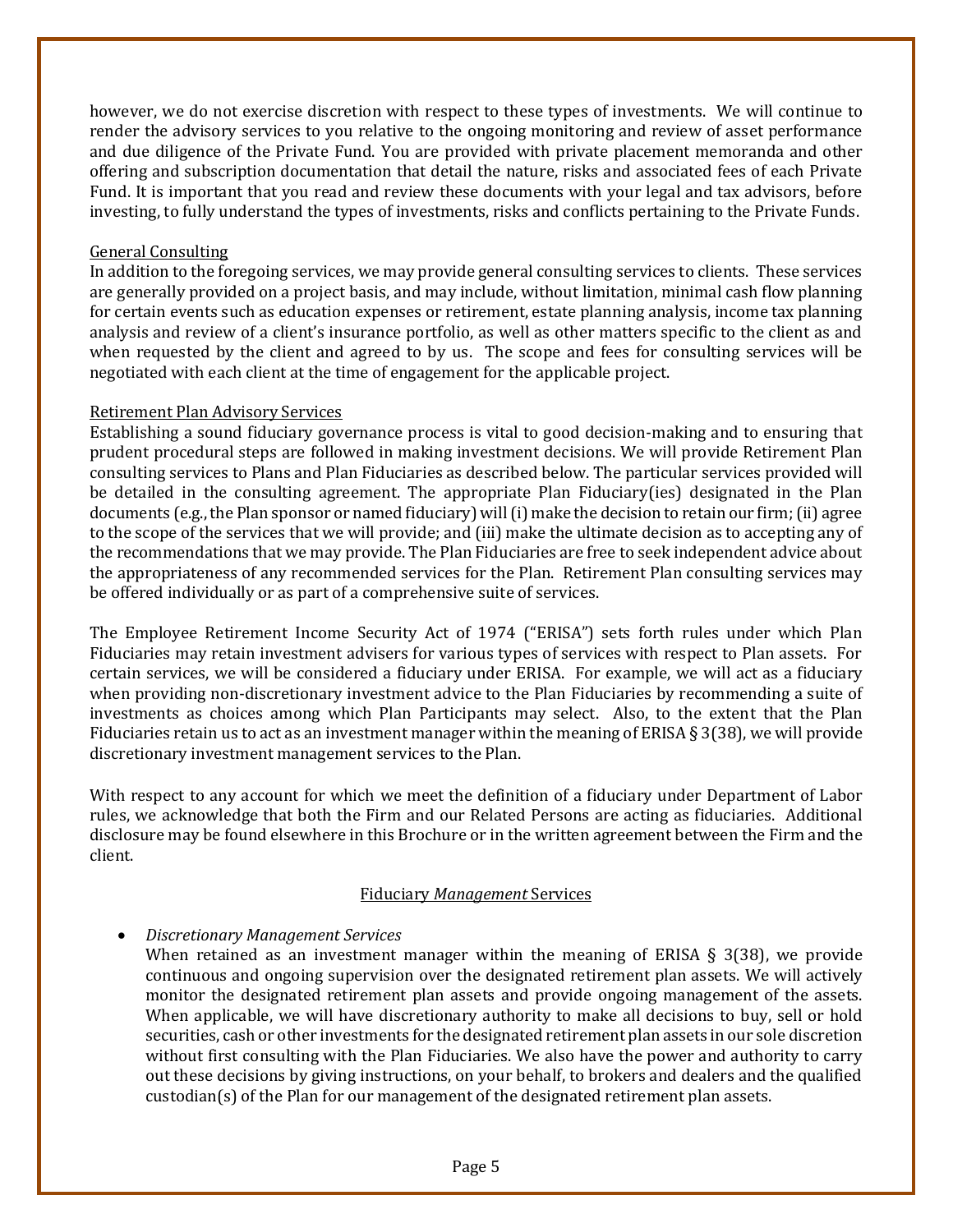#### • *Discretionary Investment Selection Services*

We will monitor the investment options of the Plan and add or remove investment options for the Plan without prior consultation with the Plan Fiduciaries. We will have discretionary authority to make and implement all decisions regarding the investment options that are available to Plan Participants.

#### <span id="page-5-0"></span>*Item 5 - Fees and Compensation*

#### General Fee Information

Fees paid to us are exclusive of all custodial and transaction costs paid to your custodian, brokers or other third party consultants. Please see *Item 12 – Brokerage Practices* for additional information. Fees paid to us are also separate and distinct from the fees and expenses charged by mutual funds, ETFs (exchange traded funds) or other investment pools to their shareholders (generally including a management fee and fund expenses, as described in each fund's prospectus or offering materials). You should review all fees charged by funds, brokers, us and others to fully understand the total amount of fees paid by you for investment and financial-related services.

#### Financial Planning Fees

When we provide financial planning services to clients, these fees are negotiated at the time of the engagement for such services and are normally based on the scope of the engagement. We reserve the right to waive the financial planning fee for clients who have also engaged us for portfolio management services in our sole discretion.

#### Portfolio Management Fees

Our fees for portfolio management services are based on a percentage of assets under management of up to 1.65%. Our fees may be negotiable, and in most circumstances, a tiered fee schedule will be provided. Specific fee arrangements are described fully in your Investment Management Agreement ("Agreement") with us.

Portfolio management fees are generally payable quarterly, in advance. If management begins after the start of a quarter, fees will be prorated accordingly. With your authorization, unless other arrangements are made, fees are normally debited directly from your account(s).

The minimum portfolio value is generally set at \$500,000. Should the market value of your account fall below the stated minimum, as agreed to in your Agreement, because of withdrawals, distributions, or your request to transfer account assets, we will have the right to require that additional monies be deposited to bring the account value up to the required minimum, or terminate the account. In some circumstances, minimum account values may be negotiable*.*

Either you or the Firm may terminate your Agreement at any time, subject to any written notice requirements in the agreement. In the event of termination, any paid but unearned fees will be promptly refunded to you based on the number of days that the account was managed, and any fees due to us from you will be invoiced or deducted from your account prior to termination.

#### Separate Account Manager Fees

In instances where the services of a Manager are utilized, the Manager's fees will be charged in addition to our fee. You will be apprised of the fee that will apply prior to entering into such arrangements.

#### Private Fund Fees

When you invest in a Private Fund, the fees and other expenses assessed by the Private Fund will be separate from and in addition to our fee. Further, some of the Private Funds that we recommend charge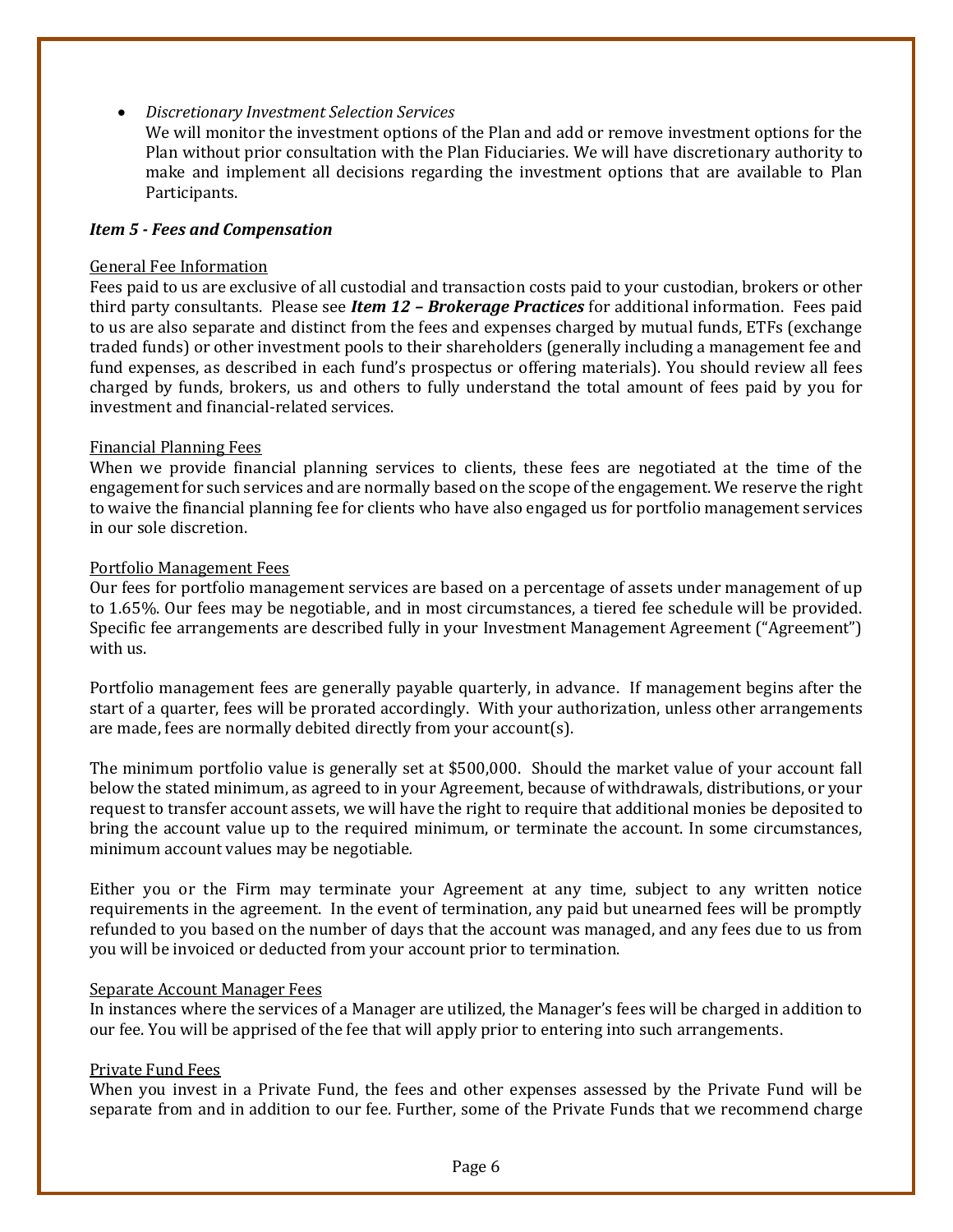performance-based fees. The applicable fees and expenses of each Private Fund are outlined in its offering documents and should be reviewed by investors prior to investing. We do not receive any portion of these fees.

# General Consulting Fees

When we provide general consulting services to you, these services are generally separate from our portfolio management services. Fees for general consulting are negotiated at the time of the engagement for such services, and are normally based on an hourly or fixed fee basis.

#### Other Compensation

Various individuals employed by CCA are licensed to sell insurance and entitled to receive commissions or other remuneration on the sale of insurance products. As such, they are able to effect insurance transactions and will receive separate, yet customary compensation. To protect your interests, our policy is to disclose all forms of compensation before any such transaction is executed. Under no circumstance will you pay both a commission to these individuals and a management fee to us on the same pool of assets.

#### <span id="page-6-0"></span>*Item 6 - Performance-Based Fees and Side-By-Side Management*

We do not have any performance-based fee arrangements. "Side-by-Side Management" refers to a situation in which the same firm manages accounts that are billed based on a percentage of assets under management and at the same time manages other accounts for which fees are assessed on a performance fee basis. Because we have no performance-based fee accounts, we have no side-by-side management.

# <span id="page-6-1"></span>*Item 7 - Types of Clients*

We serve individuals, high net worth individuals, pension and profit-sharing plans, corporations, trusts, estates and charitable organizations. With some exceptions, the minimum portfolio value eligible for conventional investment advisory services is \$500,000. There is no minimum annual fee. Under certain circumstances and in our sole discretion, we may negotiate such minimums.

# <span id="page-6-2"></span>*Item 8 - Methods of Analysis, Investment Strategies and Risk of Loss*

#### Methods of Analysis

In accordance with your Investment Plan, we will primarily invest in common stock, mutual funds, ETFs and fixed income securities. To a lesser extent, we may also recommend investments in Private Funds or options.

In making selections of individual stocks for your portfolio, we typically employ fundamental analysis and/or technical analysis.

Fundamental analysis involves analyzing individual companies and their industry groups, such as a company's financial statements, details regarding the company's product line, the experience and expertise of the company's management, and the outlook for the company's industry. The resulting data is used to measure the true value of the company's stock compared to the current market value.

Charting analysis involves the gathering and processing of price and volume information for a particular security. This price and volume information is analyzed using mathematical equations. The resulting data is then applied to graphing charts, which is used to predict future price movements based on price patterns and trends.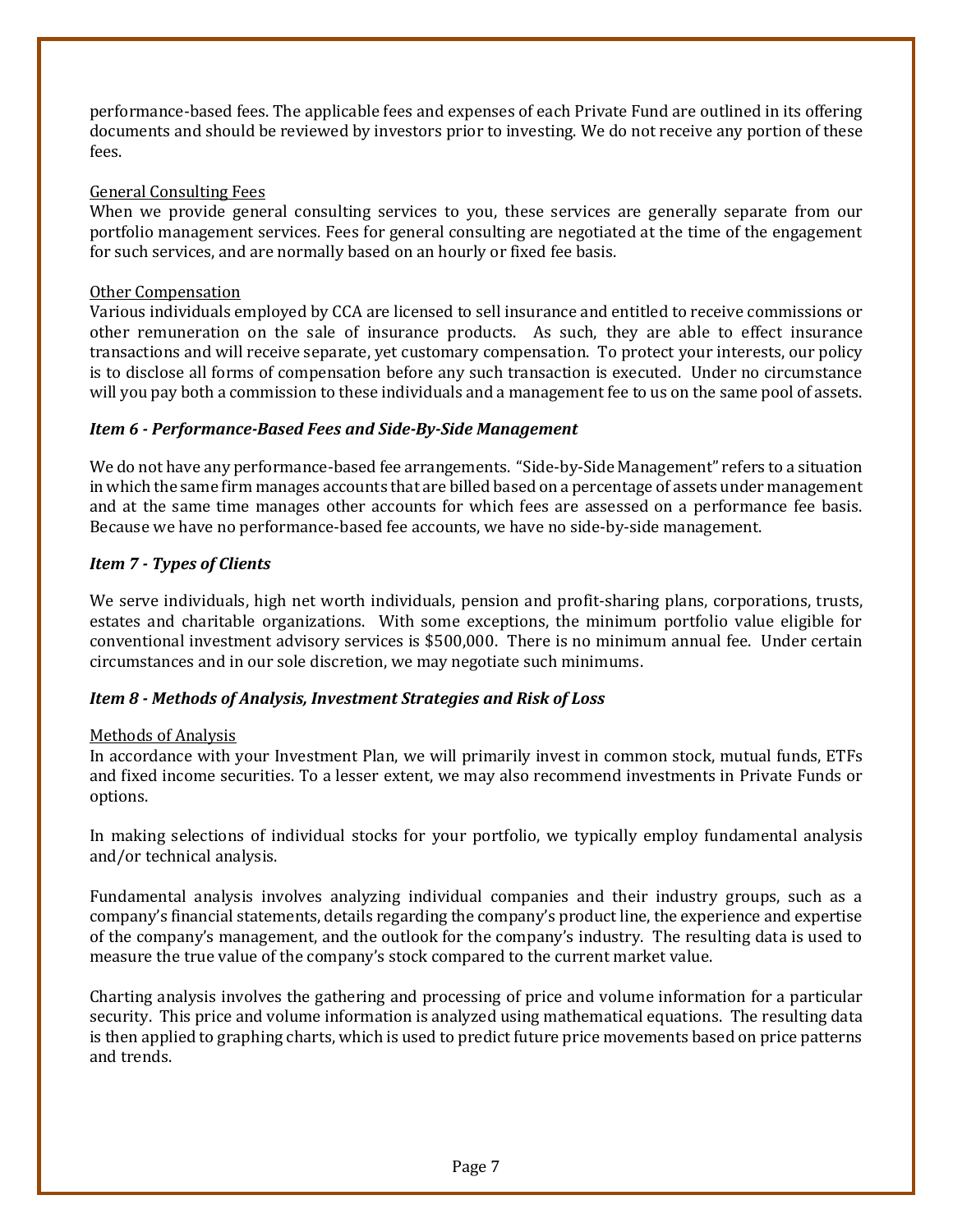Mutual funds and ETFs are generally evaluated and selected based on a variety of factors, including, as applicable and without limitation, past performance, fee structure, portfolio manager, fund sponsor, overall ratings for safety and returns, and other factors.

Fixed income investments may be used as a strategic investment, as an instrument to fulfill liquidity or income needs in a portfolio, or to add a component of capital preservation. We will generally evaluate and select individual bonds or bond funds based on a number of factors including, without limitation, rating, yield and duration.

Separate Account Managers and Private Funds are generally evaluated based on the previous performance and reputation of the manager, fee structure, overall risk and returns, portfolio transparency, liquidity and other factors specific to the type of investments involved.

#### Investment Strategies

Our overall strategic approach is to invest each portfolio in accordance with the Plan that has been developed specifically for you. To accomplish this, we will develop an asset allocation for your portfolio, which means we will recommend an appropriate allocation to various asset classes like equities, fixed income, cash, and hedging positions. Then we will select specific investments in each category.

We may build a custom portfolio and/or utilize one or more of the model portfolios described below to implement your recommended asset allocation.

- Strategic Income Model: This Model is designed to produce current income while attempting to mitigate interest rate risk. The model's primary goal is current income with a secondary goal of capital appreciation. The strategy will typically invest at least 80% of its assets in various income producing instruments and at times use hedging strategies in an attempt to reduce portfolio duration.
- Select Dividend Model: For the Select Dividend Model, we invest in the top 5%, as measured by market capitalization, of fundamentally sound franchise companies with either above market yield or high dividend growth based on our proprietary assessment methodology. This Model may hold elevated levels of cash or ultra-short-term fixed income levels if market conditions indicate. While we seek continued income at an increasing rate with this Model, we are also looking for come capital appreciation.
- Global Allocation Model: As the name implies, the Global Allocation Model is a tactical, broad based asset allocation model with a domestic bias utilizing low cost efficient ETFs. This Model offers exposure to seven distinct asset classes while incorporating a currency neutral approach to international exposure. Our primary goal is to identify risk in markets then utilize diversification across less correlated asset classes to reduce volatility and limit downside losses.
- US Opportunity: The US Opportunity strategy allows for your portfolio to be invested in as much as 100% equities with a minimum of 50% when market risk rises. US Opportunity is an allcapitalization, growth-biased strategy which typically invests in 30 to 40 equity positions at any given time. When our asset allocation model recommends less equity exposure, assets may be shifted to an increased cash position or fixed income allocation.
- International ETF: The International ETF strategy allows for your portfolio to be invested in as much as 100% International equity ETFs with a minimum of 0% when market risk rises. International ETF is an actively managed portfolio which typically invests in 7 to 15 positions at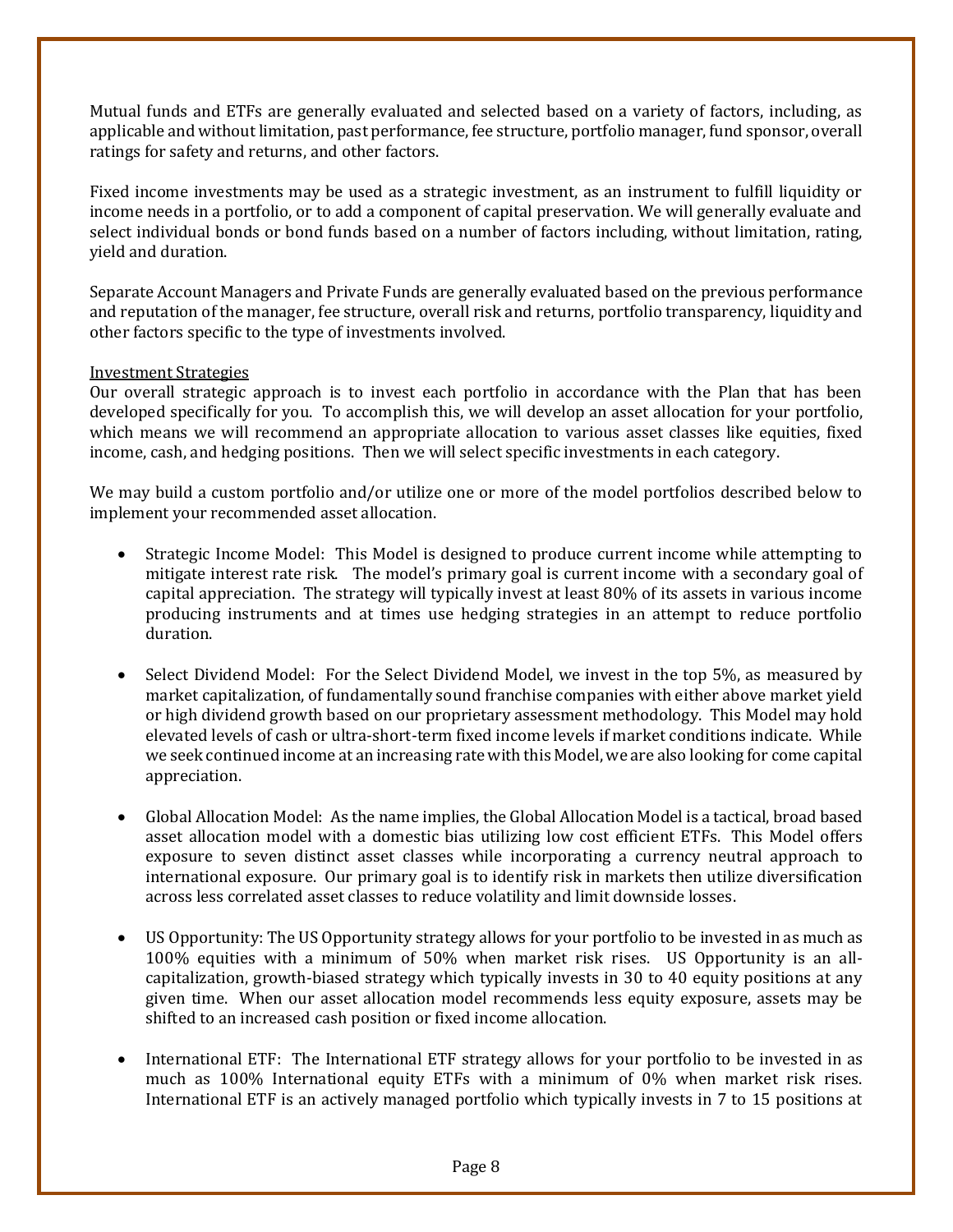any given time. When our asset allocation model recommends less equity exposure, assets may be shifted to an increased cash position or fixed income allocation.

- Asset Neutral Portfolio: Asset Neutral invests across five broad asset classes within a disciplined, quantitative risk management framework that seeks to avoid significant drawdowns. Starting from an equally weighted base allocation comprised of typically liquid, low cost exchange traded funds, the portfolio has the ability to move out of each risky asset class and into short term cash/fixed income. The portfolio also generally allocates half its foreign equity allocation to currency hedged vehicles and half its fixed income allocation to TIPs.
- Global Equity and Income: The Global Equity Income strategy invests in individual equities and low cost ETFs, diversified across eight asset classes. The strategy is a combination of the Cypress Capital's Global Allocation and Select Dividend strategies.

In the course of our management process and as appropriate on a case by case basis, we will employ any of the following trading strategies.

- Long-Term Purchases: Long-term purchases generally involve the acquisition of an investment instrument and holding it for a period of at least one year.
- Short-Term Purchases: Short-term purchases generally involve the acquisition of an investment instrument and holding it for a period of not more than one year.
- Trading: Trading generally involves the acquisition of an investment instrument and holding it for a period of not more than thirty days.
- Margin Trading: Margin trading, or "trading on margin," as it is generally stated, involves the ability to purchase a dollar value of securities that is greater than the dollar value of funds you have available for the purchase. Essentially, trading on margin means that you can borrow additional funds, generally from the firm that holds your brokerage account, to purchase investment instruments that exceed the amount with which you have funded your account.
- Option Writing (including covered/uncovered options or spreading strategies): We will also employ the use of options trading in the event that such trading complements an investment strategy we may be carrying out for a particular client. An option is the right either to buy or sell a specified amount or value of a particular underlying investment instrument at a fixed price (i.e. the "exercise price") by exercising the option before its specified expiration date. Options giving you the right to buy are called "call" options. Options giving you the right to sell are called "put" options. When trading options on behalf of a client, we may use covered or uncovered options or various strategies such as spreads and straddles. Covered options involve options trading when you own the underlying instrument on which the option is based. Uncovered options involve options trading when you do not own the underlying instrument on which the option is based. Spread options are options whose values are derived from the difference in price of two different underlying assets or components.

# Risk of Loss

Investing in securities or other investment products involves the risk of loss and you should be prepared to bear such losses. While we seek to diversify your investment portfolio across various asset classes consistent with your Investment Plan in an effort to reduce risk of loss, all investment portfolios are subject to risks. Accordingly, there can be no assurance that your investment portfolio will be able to fully meet your investment objectives and goals, or that investments will not lose money.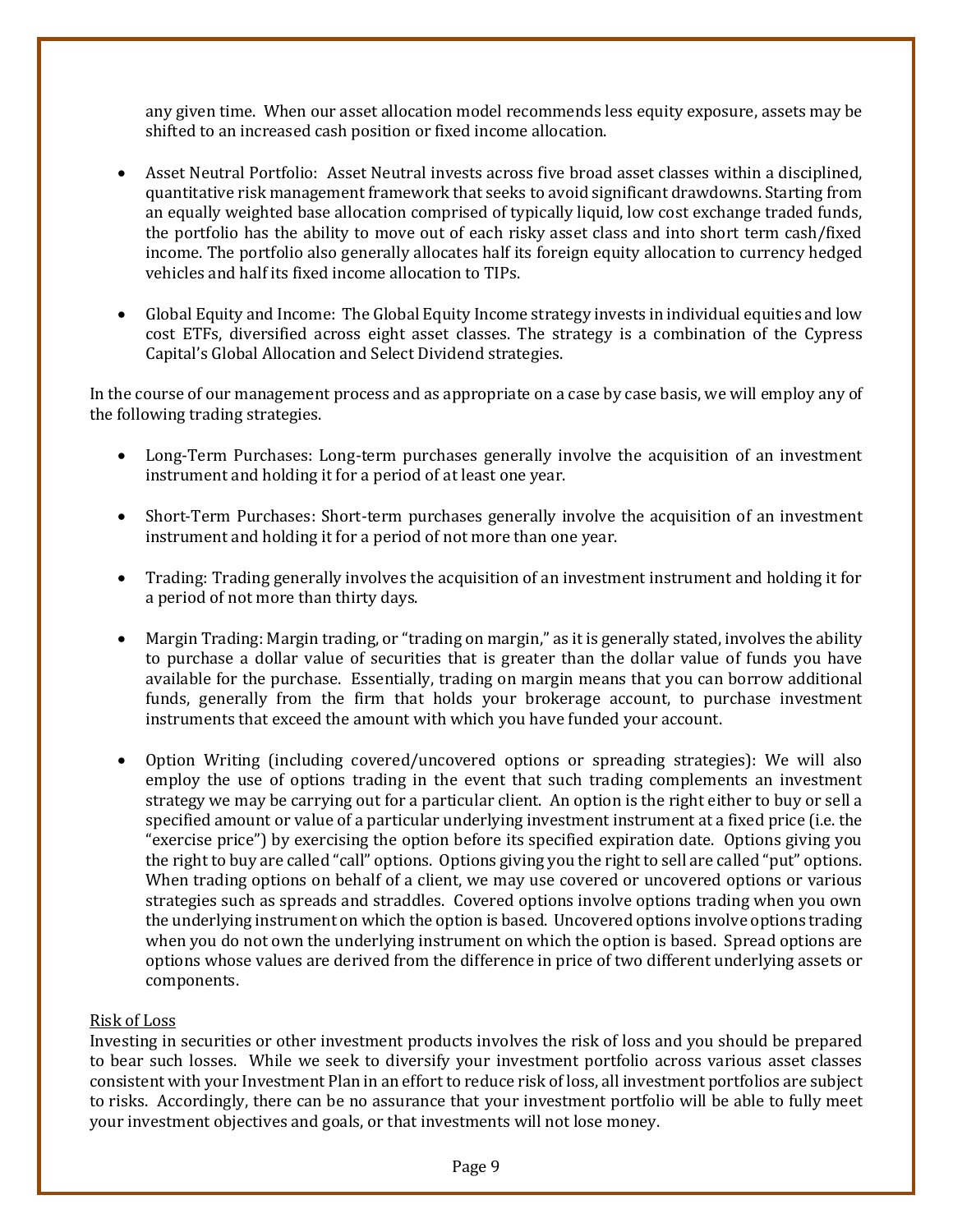# *Below is a description of several of the principal risks that your investment portfolio faces, and that investors must be prepared to bear.*

*Capital Risk* - Capital risk is one of the most basic, fundamental risks of investing; it is the risk that you may lose 100 percent of your money. All investments carry some form of risk and the loss of capital is generally a risk for any investment instrument.

*Credit Risk* - Credit risk can be a factor in situations where an investment's performance relies on a borrower's repayment of borrowed funds. With credit risk, an investor can experience a loss or unfavorable performance if a borrower does not repay the borrowed funds as expected or required. Investment holdings that involve forms of indebtedness (i.e. borrowed funds) are subject to credit risk.

*Currency Risk* - Fluctuations in the value of the currency in which your investment is denominated may affect the value of your investment and thus, your investment may be worth more or less in the future. All currency is subject to swings in valuation and thus, regardless of the currency denomination of any particular investment you own, currency risk is a realistic risk measure. That said, currency risk is generally a much larger factor for investment instruments denominated in currencies other than the most widely used currencies (U.S. dollar, British pound, Euro, Japanese yen, etc.).

*Economic Risk* - The prevailing economic environment is important to the health of all businesses. Some companies, however, are more sensitive to changes in the domestic or global economy than others. These types of companies are often referred to as cyclical businesses. Countries in which a large portion of businesses are in cyclical industries are thus also very economically sensitive and carry a higher amount of economic risk. If an investment is issued by a party located in a country that experiences wide swings from an economic standpoint or in situations where certain elements of an investment instrument are hinged on dealings in such countries, the investment instrument will generally be subject to a higher level of economic risk.

*Financial Risk* - Financial risk is represented by internal disruptions within an investment or the issuer of an investment that can lead to unfavorable performance of the investment. Examples of financial risk can be found in cases like Enron or many of the "dot com" companies that were caught up in a period of extraordinary market valuations that were not based on solid financial footings of the companies.

*Higher Trading Costs* - For any investment instrument or strategy that involves active or frequent trading, you may experience larger than usual transaction-related costs. Higher transaction-related costs can negatively affect overall investment performance.

*Inflation Risk* - Inflation risk involves the concern that in the future, your investment or proceeds from your investment will not be worth what they are today. Throughout time, the prices of resources and end-user products generally increase and thus, the same general goods and products today will likely be more expensive in the future. The longer an investment is held, the greater the chance that the proceeds from that investment will be worth less in the future than what they are today. Said another way, a dollar tomorrow will likely get you less than what it can today.

*Interest Rate Risk* - Certain investments involve the payment of a fixed or variable rate of interest to the investment holder. Once an investor has acquired or has acquired the rights to an investment that pays a particular rate (fixed or variable) of interest, changes in overall interest rates in the market will affect the value of the interest-paying investment(s) they hold. In general, changes in prevailing interest rates in the market will have an inverse relationship to the value of existing, interest paying investments. In other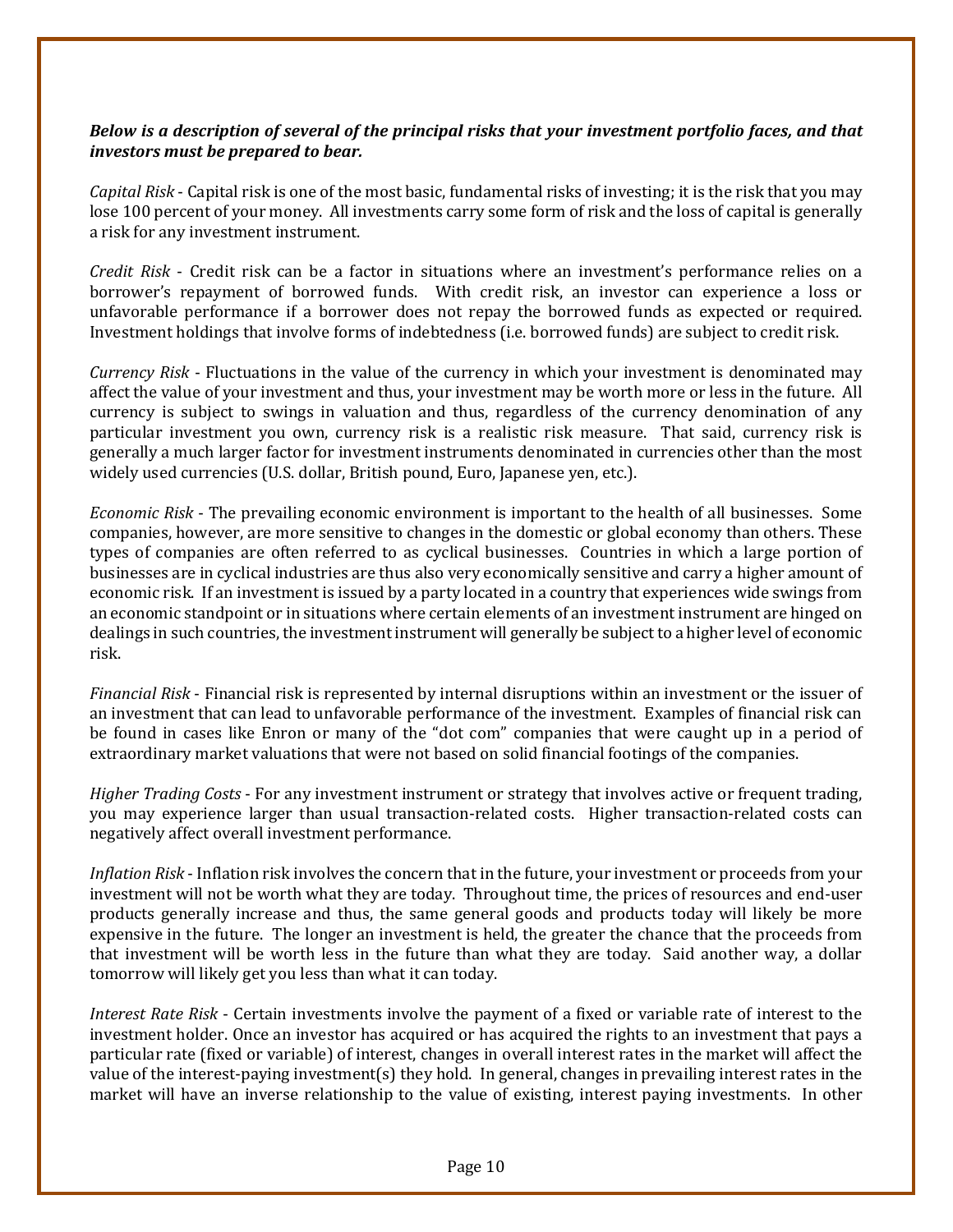words, as interest rates move up, the value of an instrument paying a particular rate (fixed or variable) of interest will go down. The reverse is generally true as well.

*Legal/Regulatory Ris*k - Certain investments or the issuers of investments may be affected by changes in state or federal laws or in the prevailing regulatory framework under which the investment instrument or its issuer is regulated. Changes in the regulatory environment or tax laws can affect the performance of certain investments or issuers of those investments and thus, can have a negative impact on the overall performance of such investments.

*Liquidity Risk* - Certain assets may not be readily converted into cash or may have a very limited market in which they trade. Thus, you may experience the risk that your investment or assets within your investment may not be able to be liquidated quickly, thus, extending the period of time by which you may receive the proceeds from your investment. Liquidity risk can also result in unfavorable pricing when exiting (i.e. not being able to quickly get out of an investment before the price drops significantly) a particular investment and therefore, can have a negative impact on investment returns.

*Risks Related to Alternative Investment Vehicles (Private Funds)*. From time to time and as appropriate, we may invest a portion of your portfolio in alternative investment vehicles. The value of your portfolio will be based in part on the value of alternative investment vehicles in which they are invested, the success of each of which will depend heavily upon the efforts of their respective Managers. When the investment objectives and strategies of a Manager are out of favor in the market or a Manager makes unsuccessful investment decisions, the alternative investment vehicles managed by the Manager may lose money. Your account may lose a substantial percentage of its value if the investment objectives and strategies of many or most of the alternative investment vehicles in which it is invested are out of favor at the same time, or many or most of the Managers make unsuccessful investment decisions at the same time.

# *Margin Risk*

- You can lose more funds than you deposit in a margin account. A decline in value of securities that are purchased on margin may require you to provide additional funds to the custodian holding your margin account in order to avoid a forced sale of those securities or other securities in your account.
- The custodian holding your margin account can force the sale of securities in your margin account. If the equity in your account falls below the margin maintenance level required by law or below the custodian's "house" requirement, the custodian can sell the securities in your account to cover the margin deficiency. You will be responsible for any shortfall in the account after such sale.
- Securities can be sold without contacting you prior to sale. Some investors mistakenly believe they must be contacted before a margin call becomes valid and that securities in their accounts cannot be liquidated to meet the call unless they have been contacted ahead of time. Most firms will attempt to notify you of margin calls; however, they are not required to do so. Even if the custodian has contacted you to provide a specific date by which you can meet a margin call, the custodian can still take necessary steps to protect its financial interests, including immediately selling the securities without notice to you.
- You are not entitled to choose which securities in your margin account are liquidated or sold to meet your margin call. Because the securities are used as collateral for the margin loan, the custodian has the right to decide which securities to sell in order to protect its interests.
- The custodian can increase its "house" maintenance requirements at any time and is not required to provide you with advance, written notice. These changes in policy can take effect immediately and may result in the issuance of a margin maintenance call. Your failure to satisfy this call may cause a forced liquidation in your account.
- You are not entitled to an extension of time on a margin call. While an extension of time to meet margin requirements may be available to clients under certain conditions, a client does not have the right to the extension.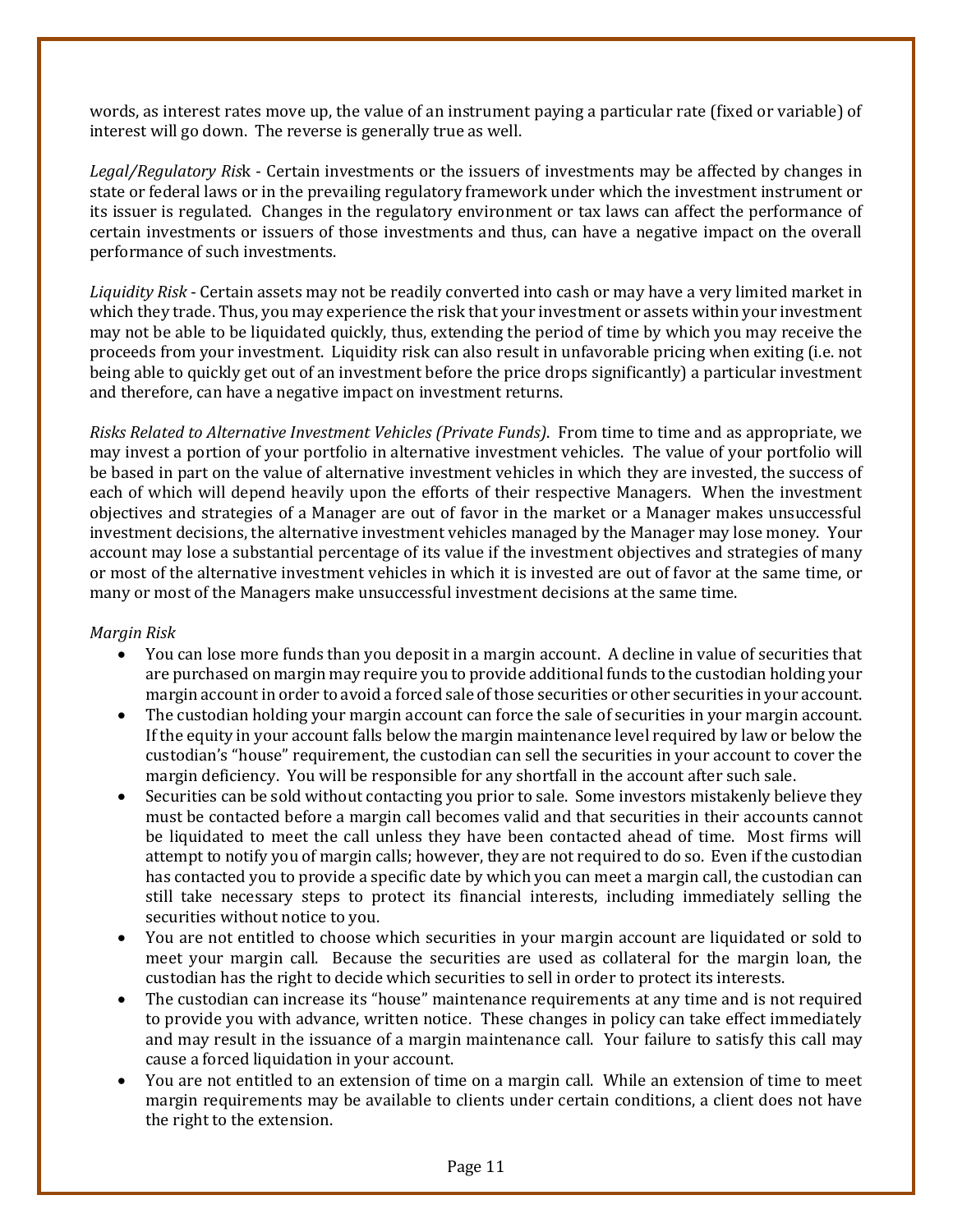*Market Risk* - The market value of an investment will fluctuate as a result of the occurrence of the natural economic forces of supply and demand on that investment, its particular industry or sector, or the market as a whole. Market risk may affect a single issuer, industry or sector of the economy or may affect the market as a whole. Market risk can affect any investment instrument or the underlying assets or other instruments held by or traded within that investment instrument.

*Operational Risk* - Operational risk can be experienced when an issuer of an investment product is unable to carry out the business it has planned to execute. Operational risk can be experienced as a result of human failure, operational inefficiencies, system failures, or the failure of other processes critical to the business operations of the issuer or counter party to the investment.

*Technical Analysis Risk (Past Performance)*- Charting and technical analysis are often used interchangeably. Technical analysis generally attempts to forecast an investment's future potential by analyzing its past performance and other related statistics. In particular, technical analysis often times involves an evaluation of historical pricing and volume of a particular security for the purpose of forecasting where future price and volume figures may go. As with any investment analysis method, technical analysis runs the risk of not knowing the future and thus, investors should realize that even the most diligent and thorough technical analysis cannot predict or guarantee the future performance of any particular investment instrument or issuer.

*Strategy Risk* - There is no guarantee that the investment strategies discussed in this document will work under all market conditions and you should evaluate your ability to maintain any investment you are considering in light of your own investment time horizon. Investments are subject to risk, including possible loss of principal.

# <span id="page-11-0"></span>*Item 9 - Disciplinary Information*

Registered investment advisers are required to disclose all material facts regarding any legal or disciplinary events that would be material to your evaluation of the Firm or the integrity of our management. We have no disciplinary events to report.

# <span id="page-11-1"></span>*Item 10 - Other Financial Industry Activities and Affiliations*

We are solely owned by Cypress Capital, LLC, an investment adviser registered with the U.S. Securities and Exchange Commission. Cypress Capital, LLC provides us with sub-advisory services and/or model portfolios for use in the management of our client accounts as well as operational support services.

Tracy Hackney and Joseph Pessetto, each a Financial Advisor of the Firm, are also licensed insurance agents. In their separate and individual capacities, they will earn commissions and other compensation when they effect sales of insurance products. Please see *Item 5* for more information.

# <span id="page-11-2"></span>*Item 11 - Code of Ethics, Participation or Interest in Client Transactions and Personal Trading*

#### Code of Ethics and Personal Trading

We have adopted a Code of Ethics ("the Code"), the full text of which is available to you upon request. Our Code has several goals. First, the Code is designed to assist us in complying with applicable laws and regulations governing our investment advisory business. Under the Investment Advisers Act of 1940, we owe fiduciary duties to our clients. Pursuant to these fiduciary duties, the Code requires our associated persons to act with honesty, good faith and fair dealing in working with clients. In addition, the Code prohibits associated persons from trading or otherwise acting on insider information.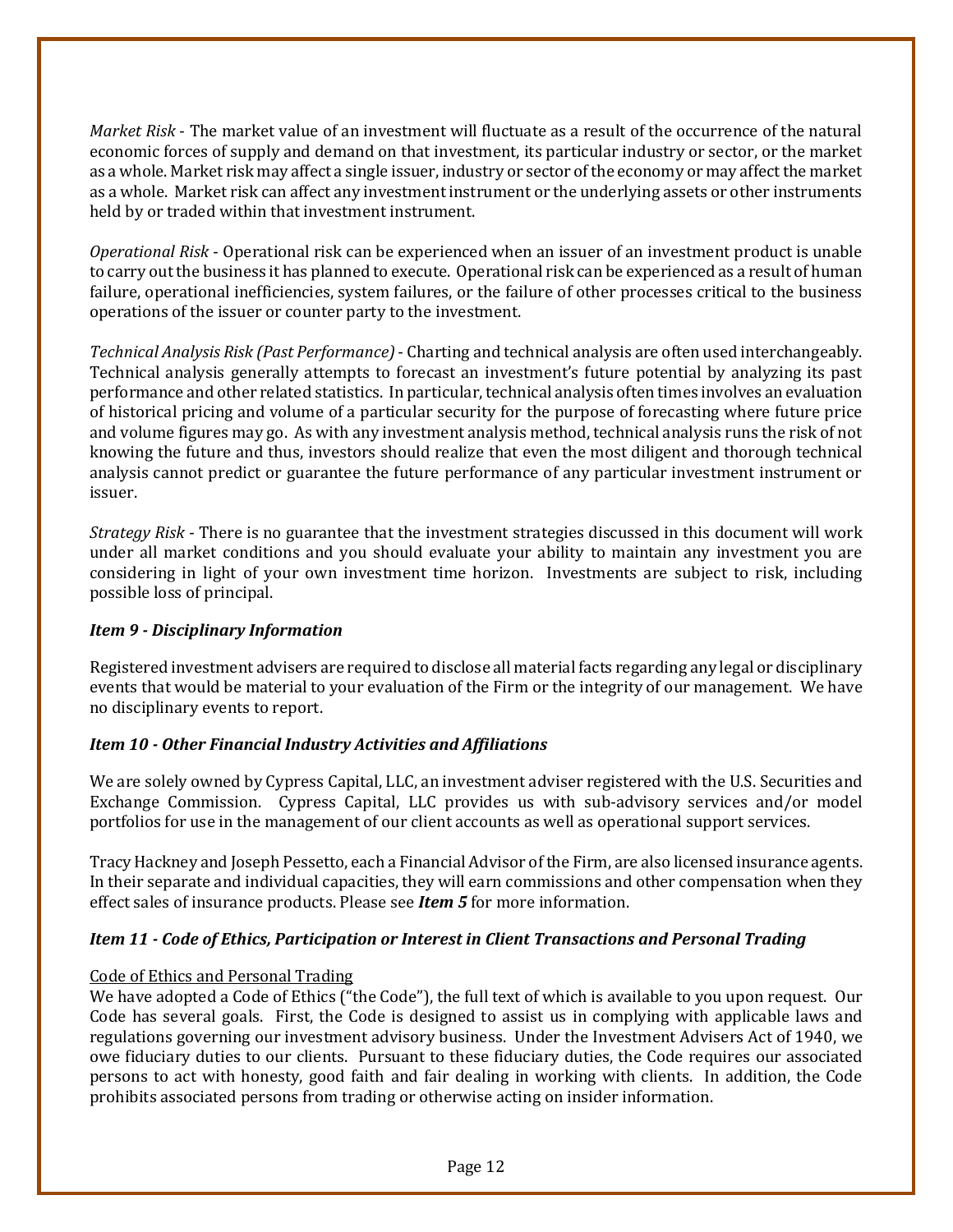Next, the Code sets forth guidelines for professional standards for our associated persons (managers, officers and employees). Under the Code's Professional Standards, we expect our associated persons to put the interests of our clients first, ahead of personal interests. In this regard, our associated persons are not to take inappropriate advantage of their positions in relation to our clients.

Third, the Code sets forth policies and procedures to monitor and review the personal trading activities of associated persons. From time to time our associated persons may invest in the same securities recommended to clients. Under our Code, we have adopted procedures designed to reduce or eliminate conflicts of interest that this could potentially cause. The Code's personal trading policies include procedures for limitations on personal securities transactions of associated persons, reporting and review of such trading and pre-clearance of certain types of personal trading activities. These policies are designed to discourage and prohibit personal trading that would disadvantage clients. The Code also provides for disciplinary action as appropriate for violations.

# Participation or Interest in Client Transactions

In addition, because associated persons may invest in the same securities as those purchased in client accounts, we have established a policy requiring our associated persons to pre-clear transactions in some types of securities with the Chief Compliance Officer. The goal of this policy is to avoid any conflicts of interest that arise in these situations. Certain securities, such as CDs, treasury obligations and open-end mutual funds are exempt from this pre-clearance requirement. However, in the event of other identified potential trading conflicts of interest, our goal is to place client interests first.

Consistent with the foregoing, we maintain policies regarding participation in initial public offerings ("IPOs") and private placements in order to comply with applicable laws and avoid conflicts with client transactions. If our associated person wishes to participate in an IPO or invest in a private placement, he or she must submit a pre-clearance request to obtain approval for the trade.

# <span id="page-12-0"></span>*Item 12 - Brokerage Practices*

#### Best Execution and Benefits of Brokerage Selection

When given discretion to select the brokerage firm that will execute orders in your account, we seek "best" execution" for client trades, which is a combination of a number of factors, including, without limitation, quality of execution, services provided and commission rates. Therefore, we may use or recommend the use of brokers who do not charge the lowest available commission in the recognition of research and securities transaction services, or quality of execution. Research services received with transactions may include proprietary or third party research (or any combination), and may be used in servicing any or all of our clients. Therefore, research services received may not be used for the account for which the particular transaction was effected.

We recommend that you establish a brokerage account with the Investment Advisors Division of Raymond James Financial, Inc. ("RJF"), a FINRA registered broker-dealer, member SIPC, as the qualified custodian to maintain custody of your assets. We will also effect trades for your accounts at RJF, or may in some instances, consistent with our duty of best execution and specific agreement with you, elect to execute trades elsewhere. Although we may recommend that you establish accounts at RJF, it is ultimately your decision to custody assets with RJF. We are independently owned and operated and are not affiliated with RJF.

RJF provides us with access to its institutional trading, custody, reporting and related services, which are typically not available to RJF retail investors. RJF also makes available various support services. Some of those services help us manage or administer our clients' accounts while others help us manage and grow our business. These services generally are available to independent investment advisors on an unsolicited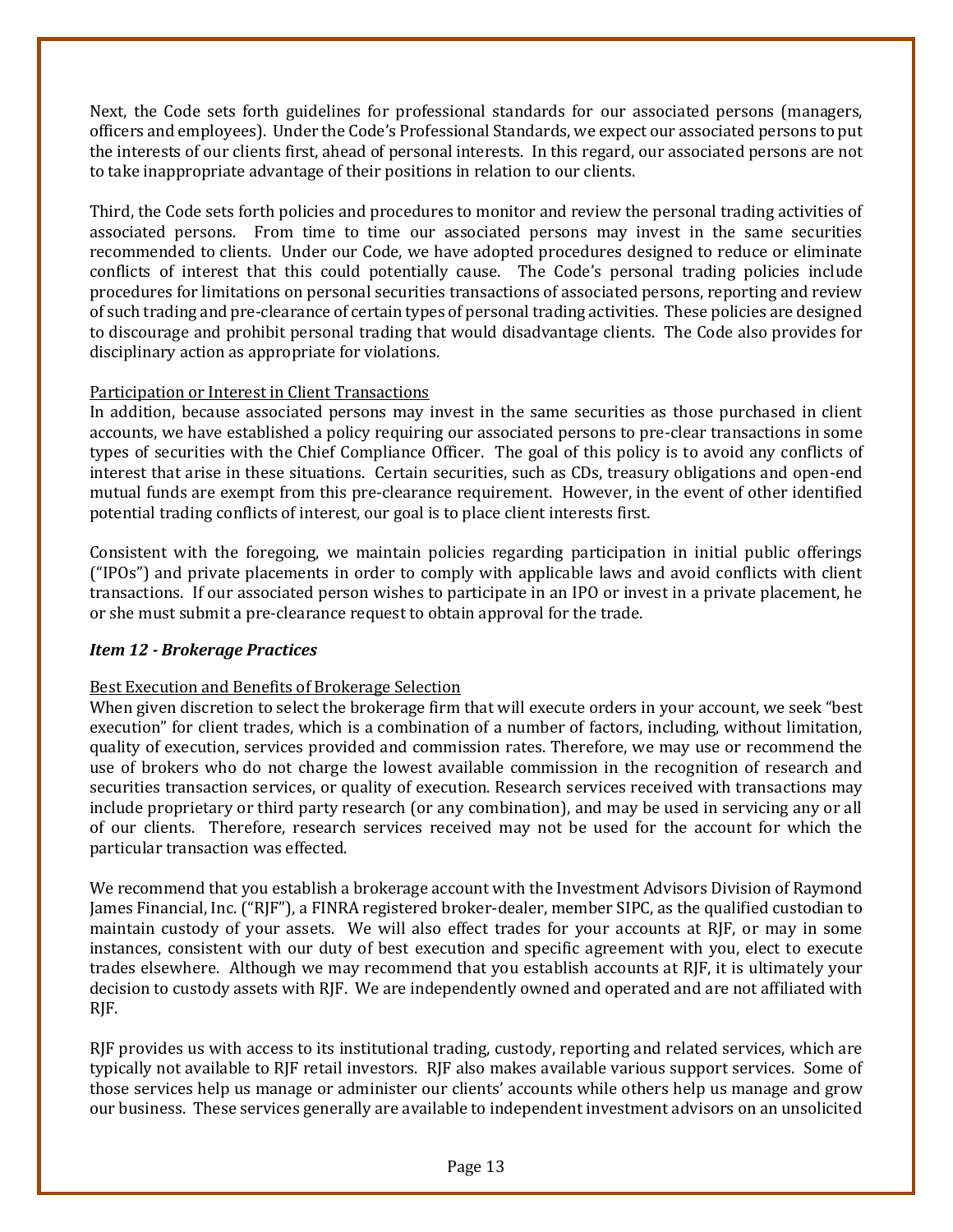basis, at no charge to them. These services are not soft dollar arrangements, but are part of the institutional platform offered by RJF. RJF's brokerage services include the execution of securities transactions, custody, research, and access to mutual funds and other investments that are otherwise generally available only to institutional investors or would require a significantly higher minimum initial investment.

For our client accounts maintained in its custody, RJF generally does not charge separately for custody services but is compensated by account holders through commissions and other transaction-related or asset-based fees for securities trades that are executed through RJF or that settle into RJF accounts. RJF also makes available to us other products and services that benefit us but may not directly benefit our clients' accounts. Many of these products and services may be used to service all or a substantial number of our accounts, including accounts not maintained at RJF.

RJF's products and services that assist us in managing and administering clients' accounts include software and other technology that (i) provide access to client account data (such as trade confirmations and account statements); (ii) facilitate trade execution and allocate aggregated trade orders for multiple client accounts; (iii) provide pricing and other market data; (iv) facilitate payment of our fees from clients' accounts; and (v) assist with back-office functions, recordkeeping and client reporting.

RJF also offers other services intended to help us manage and further develop our business enterprise. These services may include: (i) technology compliance, legal and business consulting; (ii) publications and conferences on practice management and business succession; and (iii) access to employee benefits providers, human capital consultants and insurance providers. RJF may make available, arrange and/or pay third-party vendors for the types of services rendered to us. RJF may discount or waive fees it would otherwise charge for some of these services or pay all or a part of the fees of a third-party providing these services to us. RJF may also provide other benefits such as educational events or occasional business entertainment of our personnel.

Raymond James Financial, Inc., directly or through one of its subsidiaries, (e.g., Raymond James & Associates, Inc. or Raymond James Financial Services, Inc., collectively, "Raymond James Financial"), has provided a five-year forgivable transition assistance loan to us. This payment (which may be considered significant) is intended to assist us with the costs associated with forming a registered investment advisory firm, such as moving expenses, leasing space, furniture, staff and termination fees associated with moving accounts; however, there is no verification to confirm the use of these payments for such transition costs. The terms of the loan allow for forgiveness of the amount borrowed if we maintain a certain amount of client assets under management in the custody of Raymond James Financial. In the event, however, that required asset levels are not met, we will be required to repay portions of the transition assistance loan. In the event of an unheeded default under the terms of the loan agreement, RJF may terminate and/or accelerate the loan, which may have a material adverse effect on our ability to perform services for you.

Some of the products, services and other benefits provided by RJF, including the RJF transition assistance loan noted above, benefit us and may not benefit our client accounts. Our recommendation/requirement that a client place assets in RJF's custody may be based in part on benefits RJF provides to us, and not solely on the nature, cost or quality of custody and execution services provided by RJF. We place trades for our clients' accounts subject to our duty to seek best execution and our other fiduciary duties. In evaluating whether to recommend that clients custody their assets at RJF, we may take into account the availability of some of the foregoing loan, products and services and other arrangements as part of the total mix of factors we consider and not solely on the nature, cost or quality of custody and brokerage services provided by RJF, which creates a potential conflict of interest.

We also participate in the institutional advisor program (the "Program") offered by TD Ameritrade Institutional, Division of TD Ameritrade Inc., member FINRA/SIPC ("TD Ameritrade"). TD Ameritrade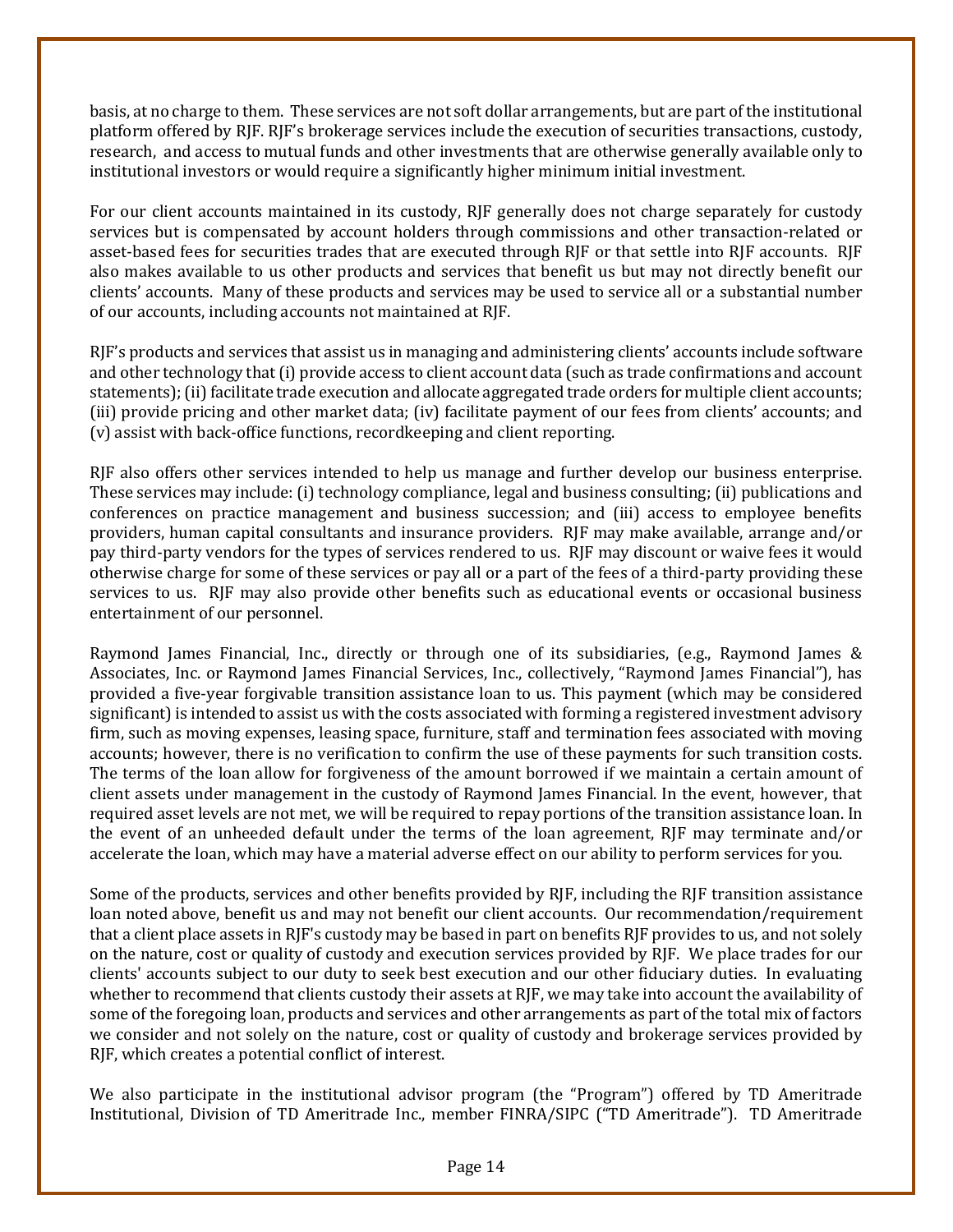offers its Program to independent investment advisers. The Program includes such services as custody of securities, trade execution, clearance and settlement of transactions. We receive some benefits from TD Ameritrade through our participation in the Program. We are independently owned and operated and are not affiliated with TD Ameritrade.

We recommend TD Ameritrade to clients for custody and brokerage services. While there is no direct link between our participation in the Program and the investment advice we give to our clients, through our participation in the Program we receive economic benefits that are typically not available to TD Ameritrade retail investors. These benefits generally include, without limitation, the following products and services (provided without cost or at a discount): receipt of duplicate client statements and confirmations; research related products and tools; consulting services; access to a trading desk serving Program participants; access to block trading (which provides the ability to aggregate securities transactions for execution and then allocate the appropriate shares to client accounts); the ability to have advisory fees deducted directly from client accounts; access to an electronic communications network for client order entry and account information; access to mutual funds with no transaction fees and to certain institutional money managers; and discounts on compliance, marketing, research, technology, and practice management products or services provided to us by third party vendors. TD Ameritrade may also pay for business consulting and professional services received by our related persons. These services are not soft dollar arrangements, but are part of the institutional platform offered by TD Ameritrade.

Some of the products and services made available by TD Ameritrade through the Program may benefit us but may not directly benefit our client accounts. These products or services may assist us in managing and administering client accounts, including accounts not maintained at TD Ameritrade. Other services made available by TD Ameritrade are intended to help us manage and further develop our business enterprise. The benefits received by us or our personnel through participation in the Program do not depend on the amount of brokerage transactions directed to TD Ameritrade. As part of our fiduciary duties to clients, we endeavor at all times to put the interests of our clients first. Clients should be aware, however, that the receipt of economic benefits by us or our related persons in and of itself creates a potential conflict of interest and may indirectly influence our choice of TD Ameritrade for custody and brokerage services.

# Directed Brokerage

We do not generally allow client directed brokerage accounts.

# Aggregated Trade Policy

We typically direct trading in individual client accounts as and when trades are appropriate based on the client's Investment Plan, without regard to activity in other client accounts. However, from time to time, we may aggregate trades together for multiple client accounts, most often when these accounts are being directed to sell the same securities. If such an aggregated trade is not completely filled, we will allocate shares received (in an aggregated purchase) or sold (in an aggregated sale) across participating accounts on a pro rata or other fair basis; provided, however, that any participating accounts that are owned by us or our officers, directors, or employees will be excluded first.

# <span id="page-14-0"></span>*Item 13 - Review of Accounts*

Managed portfolios are reviewed at least quarterly, but may be reviewed more often if requested by you, upon receipt of information material to the management of your portfolio, or at any time such review is deemed necessary or advisable by us. These factors generally include, but are not limited to, the following: change in your general circumstances (marriage, divorce, retirement); or economic, political or market conditions. Accounts are reviewed by a Financial Advisor of the Firm.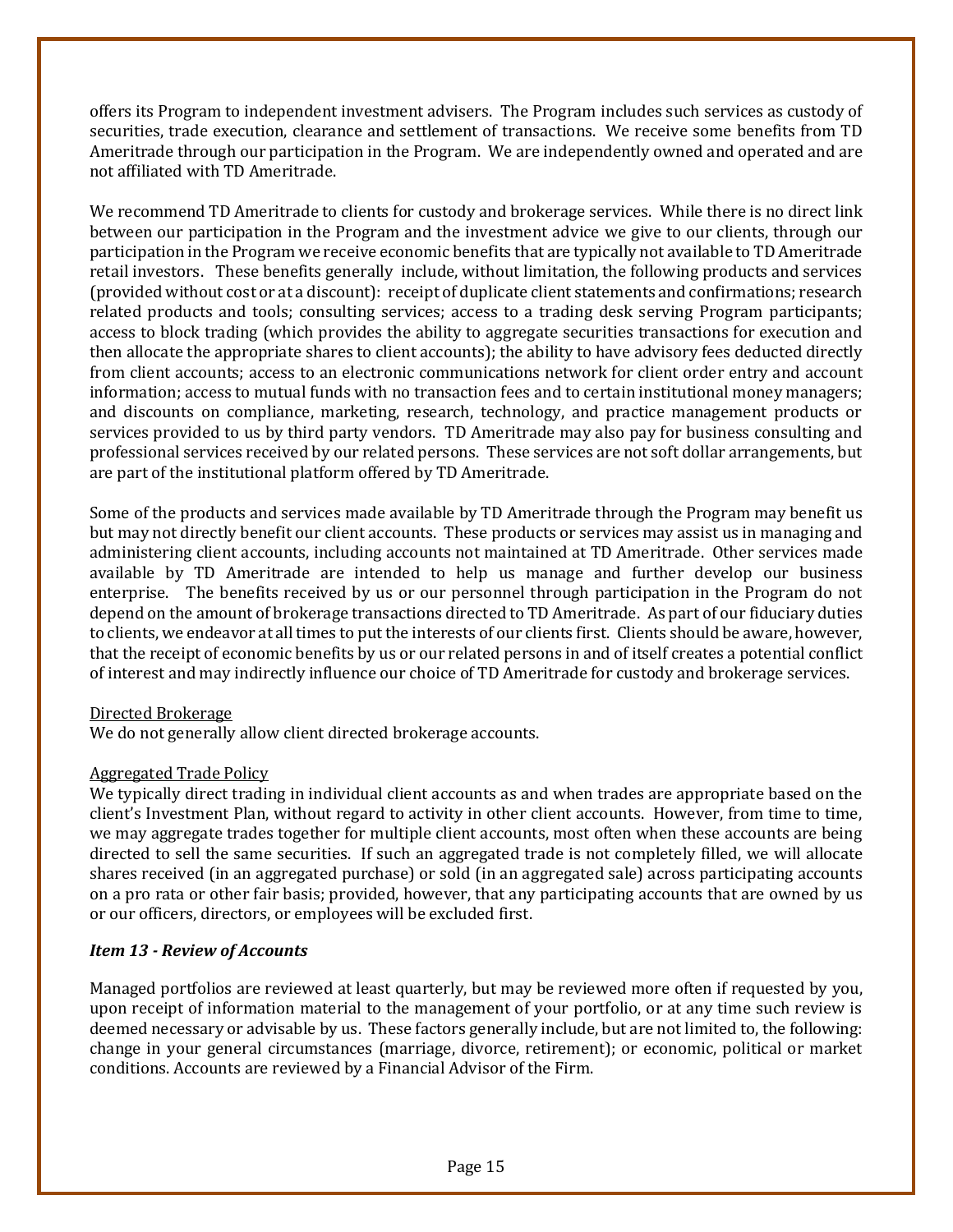We may, but are not required to, provide you with written reports upon request. Your account custodians are responsible for providing monthly or quarterly account statements which reflect the positions (and current pricing) in each account as well as transactions in each account, including fees paid from an account. Account custodians also provide prompt confirmation of all trading activity, and year-end tax statements, such as 1099 forms. We urge you to carefully review your account statements for accuracy, and also compare your statements to portfolio reports you may receive from us*.*

Events that may trigger further client account reviews in addition to the standard review process may include, but are not limited to, the performance of an individual account being an outlier to the performance of accounts with similar investment objectives, the asset allocation of an individual account being an outlier to the recommended percentages for accounts with similar investment objectives, and deposits or withdrawals occurring in an account. Other factors generally include customer complaints, requests by you to effect transactions in your account where such transactions may appear to be inconsistent with your previously stated investment objectives or changes in your general circumstances (marriage, divorce, retirement).

For those clients to whom we provide separate financial planning and/or consulting services, reviews are conducted on an as needed or agreed upon basis. Such reviews are conducted by one of our Financial Advisors.

# <span id="page-15-0"></span>*Item 14 - Client Referrals and Other Compensation*

As noted above, we receive an economic benefit from RJF and TD Ameritrade in the form of support products and services they make available to us and other independent investment advisors that have their clients maintain accounts at RJF and TD Ameritrade. In addition, RJF has extended us a five-year forgivable loan. These products and services, how they benefit us, and the related conflicts of interest are described in *Item 12 - Brokerage Practices.* The availability of these custodians' products and services to us is based solely on our participation in the programs and not in the provision of any particular investment advice. Neither RJF, TD Ameritrade nor any other party is paid to refer clients to us.

# <span id="page-15-1"></span>*Item 15 - Custody*

RJF and TD Ameritrade are the custodians of nearly all of our client accounts. From time to time however, clients may select an alternate broker to hold accounts in custody. In any case, it is the custodian's responsibility to provide you with confirmations of trading activity, tax forms and at least quarterly account statements. You are advised to review this information carefully, and to notify us of any questions or concerns. You are also asked to promptly notify us if the custodian fails to provide statements on each account held.

From time to time we may provide additional reports. The account balances reflected on these reports should be compared to the balances shown on the brokerage statements to ensure accuracy. At times there may be small differences due to the timing of dividend reporting, pending trades or other similar issues.

#### <span id="page-15-2"></span>*Item 16 - Investment Discretion*

As described above under *Item 4 - Advisory Business*, we manage portfolios on a discretionary basis. This means that after an Investment Plan is developed for your investment portfolio, we will execute that plan without specific consent from you for each transaction. For discretionary accounts, a Limited Power of Attorney ("LPOA") is executed by you, giving us authority to carry out various activities in your account, generally including the following: trade execution; the ability to request checks on your behalf; and, the withdrawal of advisory fees directly from your account. We then direct investment of your portfolio using our discretionary authority. You may limit the terms of the LPOA to the extent consistent with your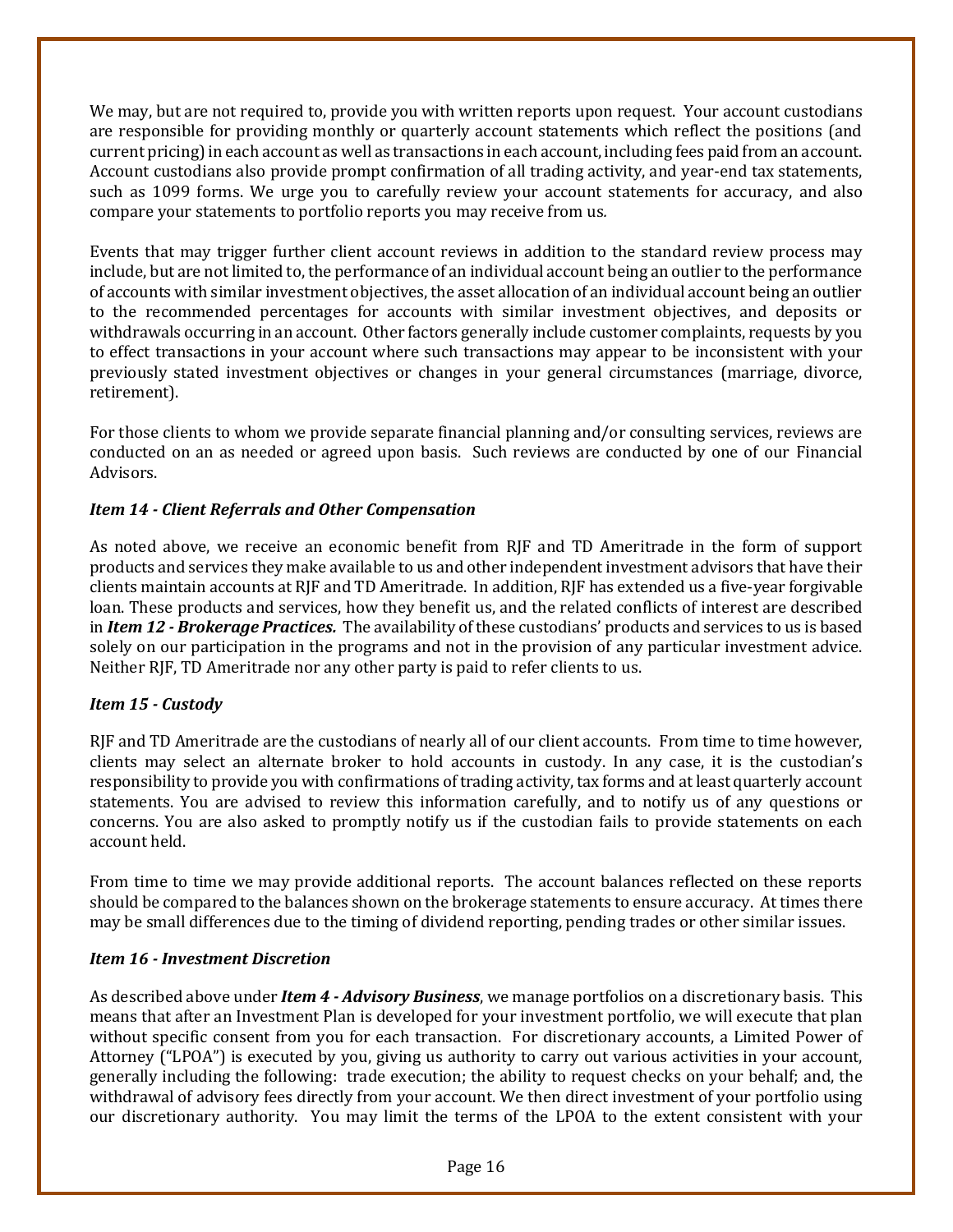Agreement with us and the requirements of your custodian. The discretionary relationship is further described in our Agreement with you.

# <span id="page-16-0"></span>*Item 17 - Voting Client Securities*

As a policy and in accordance with our client agreement, we do not vote proxies related to securities held in your account. The custodian of the account will normally provide proxy materials directly to you. You may contact us with questions relating to proxy procedures and proposals; however, we generally do not research particular proxy proposals.

# <span id="page-16-1"></span>*Item 18 - Financial Information*

We are required to disclose any financial condition that is reasonably likely to impair our ability to meet contractual commitments with our clients. No such conditions exist.

We do not require nor solicit prepayment of more than \$1,200 in fees per client, six months or more in advance, and therefore have no disclosure with respect to this item.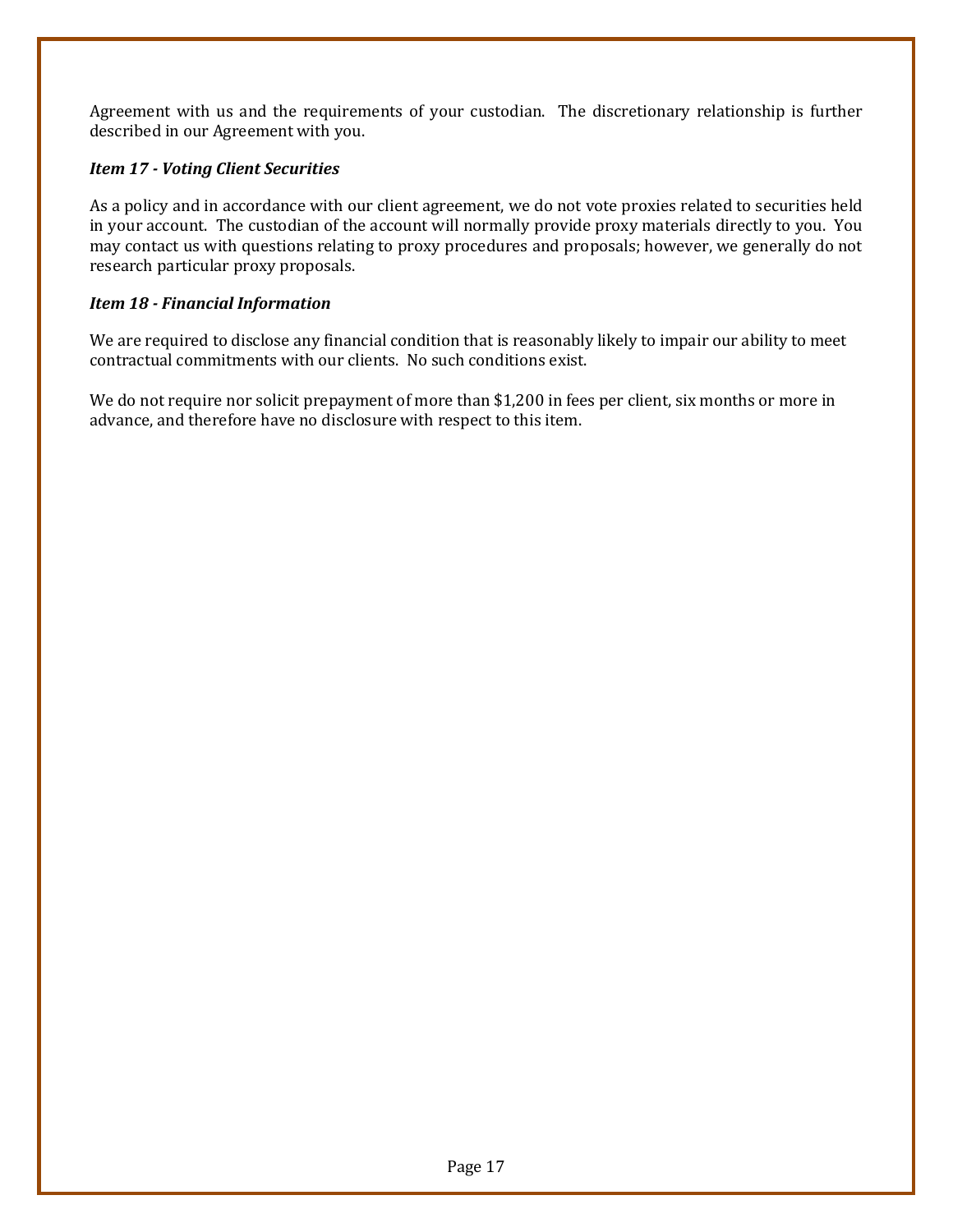#### <span id="page-17-0"></span>**Brochure Supplement: Form ADV Part 2B**

*Item 1*

# **J. Tracy Hackney, CFP®**

#### **CRD# 4475351**

**of**

#### **Cypress Capital Advisors, LLC** *dba*

# *Music Row Wealth Management, LLC*

1614 16th Avenue South, Suite 101 Nashville, Tennessee 37212

(615) 467-6075

March 31, 2021

This Brochure Supplement provides information about Tracy Hackney, and supplements the Cypress Capital Advisors, LLC (the "Firm") Brochure. You should have received a copy of that Brochure. Please contact us at (615) 467-6075 if you did not receive our Brochure, or if you have any questions about the contents of this Supplement.

Additional information about Tracy is available on the SEC's website at **www.AdviserInfo.sec.gov.**

#### *Item 2 - Educational Background and Business Experience*

James Tracy Hackney (year of birth 1971) joined Cypress Capital Advisors, LLC as a Financial Advisor in 2017. Previously Tracy had served as a Wealth Management Advisor at Northwestern Mutual since 2001.

Tracy received his Bachelors of Science in English and Business Administration from Vanderbilt University in 1993, and obtained his CERTIFIED FINANCIAL PLANNER™ certification\* in 2004.

\* The CFP® certification is granted by Certified Financial Planner Board of Standards, Inc. (CFP Board). To attain the certification, the candidate must complete the required educational, examination, experience and ethics requirements set forth by CFP Board. Certain designations, such as the CPA, CFA and others may satisfy the education component, and allow a candidate to sit for the CFP® Certification Examination. A comprehensive examination tests the candidate's ability to apply financial planning knowledge to client situations. Qualifying work experience is also required for certification. Qualifying experience includes work in the area of the delivery of the personal financial planning process to clients, the direct support or supervision of others in the personal financial planning process, or teaching all, or any portion, of the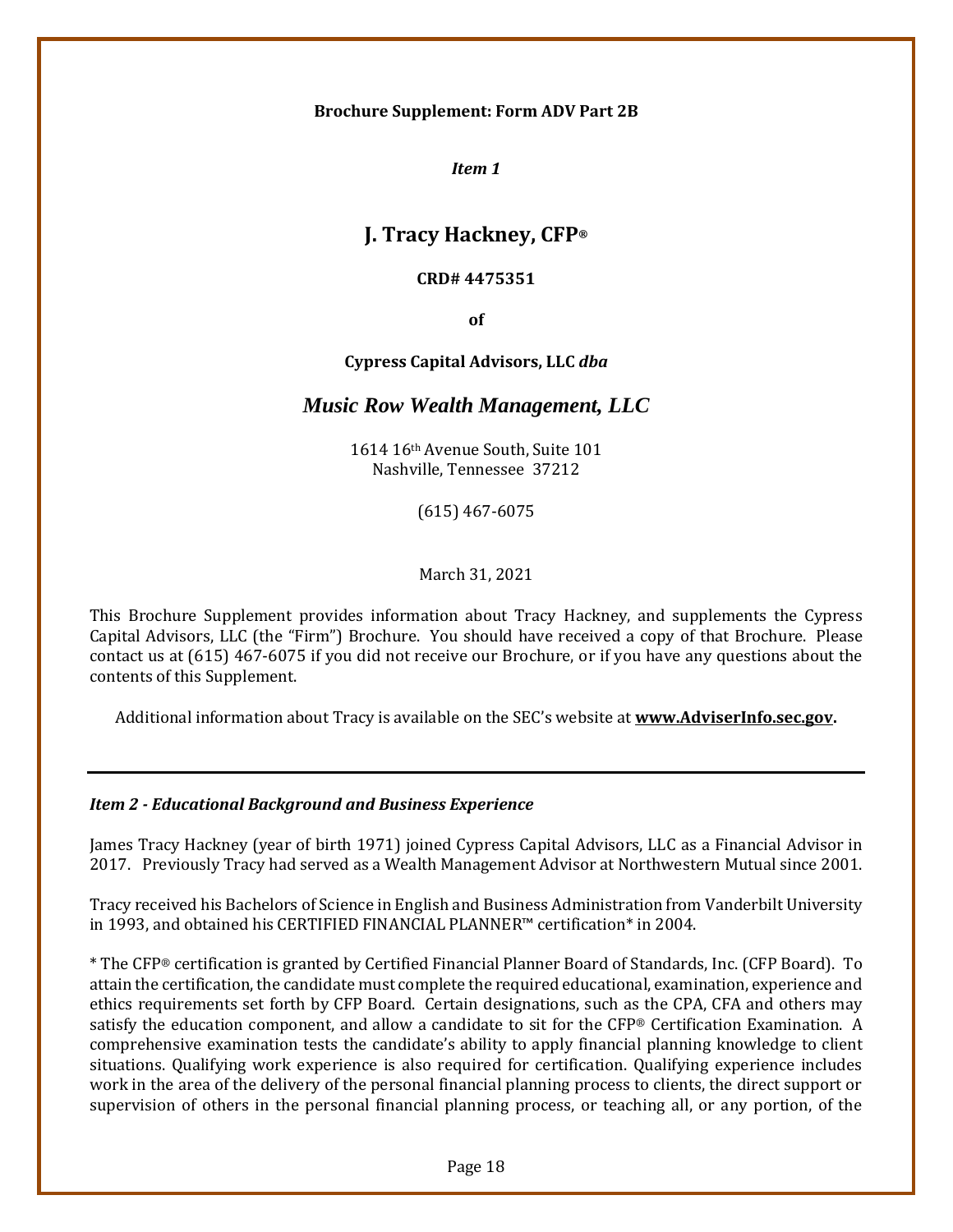personal financial planning process. CFP® professionals must complete 30 hours of continuing education accepted by CFP Board every two years.

# *Item 3 - Disciplinary Information*

Advisers are required to disclose any material facts regarding certain legal or disciplinary events that would be material to your evaluation of an adviser; however, Tracy has no such disciplinary information to report.

# *Item 4 - Other Business Activities*

Tracy is licensed to sell insurance in Tennessee and is entitled to receive commissions or other remuneration on the sale of insurance products. As such, Tracy will be able to effect insurance transactions and will receive separate, yet customary compensation. To protect your interests, our policy is to disclose all forms of compensation before any such transaction is executed. Under no circumstance will you pay both a commission to Tracy and a management fee to us on the same pool of assets.

# *Item 5 - Additional Compensation*

Other than as stated above, Tracy has no other income or compensation to disclose.

# *Item 6 – Supervision*

Mark Dodson and Michael Brooks are the principal owners of Cypress Capital, LLC, which owns Cypress Capital Advisors, LLC. Along with Tracy, they make up the investment team of Music Row Wealth Management, LLC. Taylor Luther serves as Chief Compliance Officer of Cypress Capital.

General investment decisions are made by the investment team, and portfolio activity based on these decisions will be carried out by individuals responsible for the accounts of the clients they serve.

As Chief Compliance Officer, Taylor Luther is responsible for providing compliance oversight to the staff. She may be contacted at (615) 467-6075.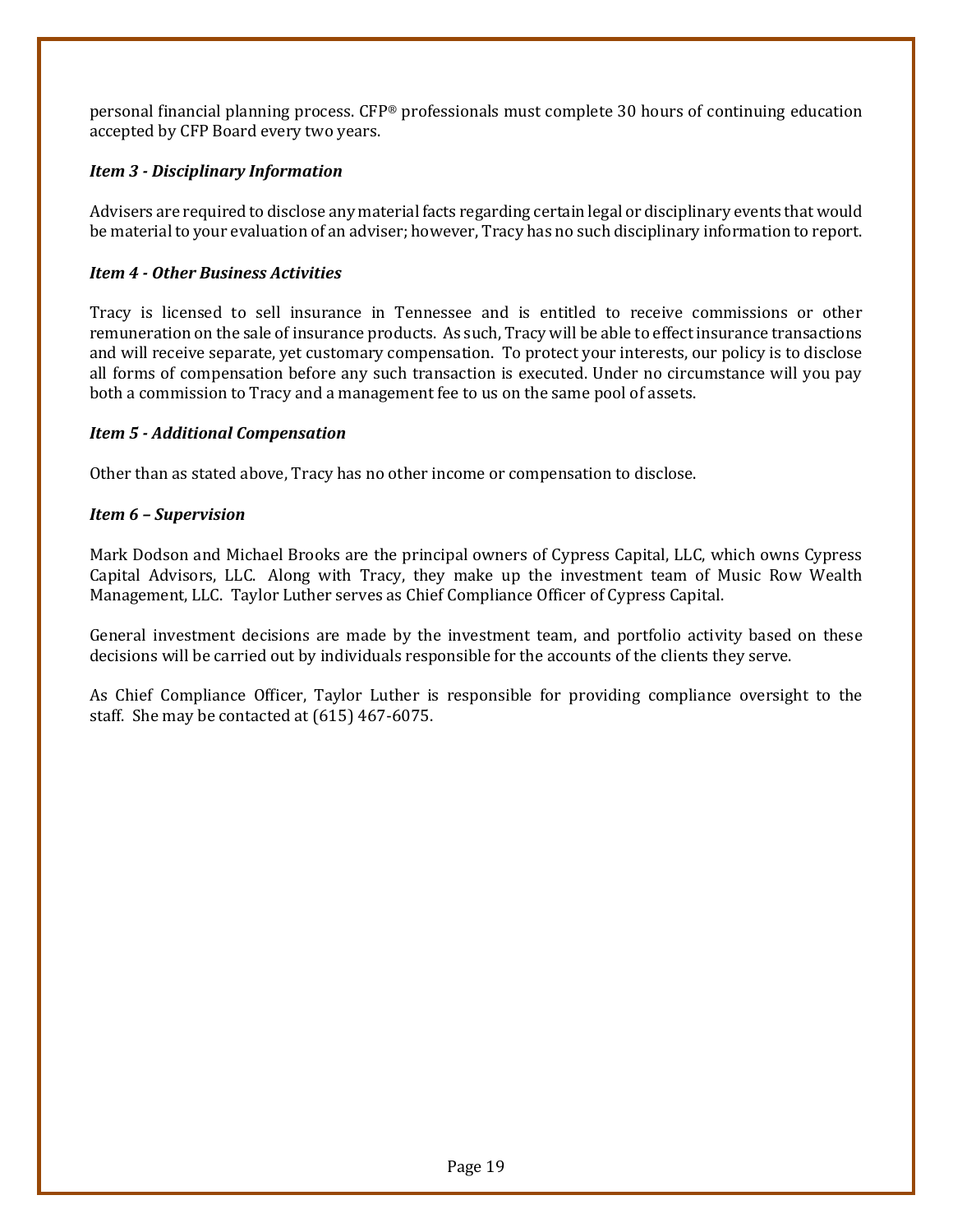#### **Brochure Supplement: Form ADV Part 2B**

*Item 1* 

# **Carter M. Hamric**

# **CRD# 5924973**

**of**

# **Cypress Capital Advisors, LLC** *dba*

# *Music Row Wealth Management, LLC*

1614 16th Avenue South, Suite 101 Nashville, Tennessee 37212

(615) 467-6075

March 31, 2021

This Brochure Supplement provides information about Carter Hamric, and supplements the Cypress Capital Advisors, LLC (the "Firm") Brochure. You should have received a copy of that Brochure. Please contact us at (615) 467-6075 if you did not receive our Brochure, or if you have any questions about the contents of this Supplement.

Additional information about Carter is available on the SEC's website at **www.AdviserInfo.sec.gov.**

# *Item 2 - Educational Background and Business Experience*

Carter M. Hamric (year of birth 1989) joined Cypress Capital Advisors, LLC in 2017. Prior to this, he served as a Registered Representative of Northwestern Mutual since 2012.

Carter graduated from Lipscomb University in 2012 with a Bachelor of Science Degree in Marketing.

# *Item 3 - Disciplinary Information*

Advisers are required to disclose any material facts regarding certain legal or disciplinary events that would be material to your evaluation of an adviser; however, Carter has no such disciplinary information to report.

# *Item 4 - Other Business Activities*

Carter is licensed to sell insurance and is entitled to receive commissions or other remuneration on the sale of insurance products. As such, Carter will be able to effect insurance transactions and will receive separate, yet customary compensation. To protect your interests, our policy is to disclose all forms of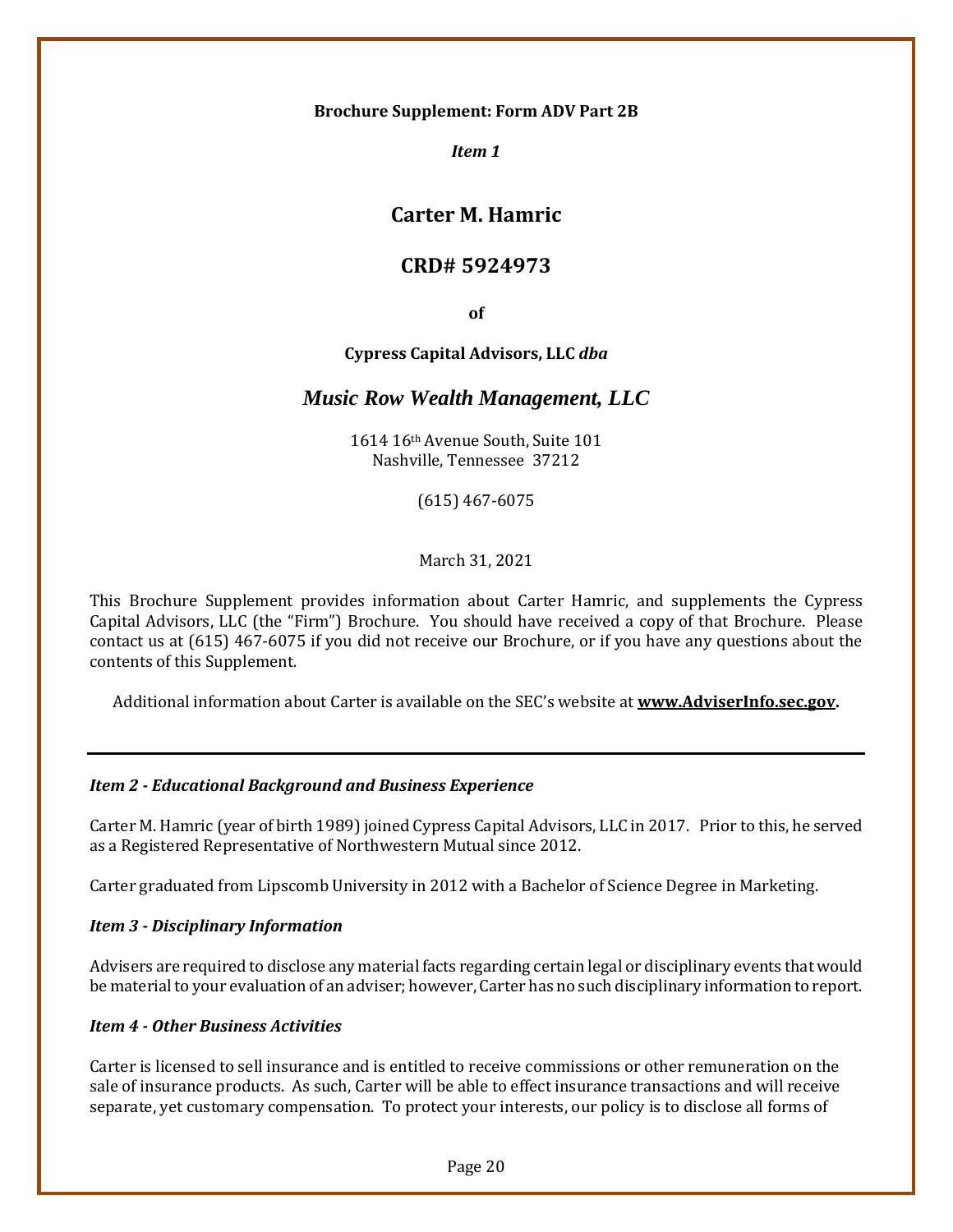compensation before any such transaction is executed. Under no circumstance will you pay both a commission to Carter and a management fee to us on the same pool of assets.

# *Item 5 - Additional Compensation*

Other than as stated above, Carter has no other income or compensation to disclose.

# *Item 6 – Supervision*

Mark Dodson and Michael Brooks are the principal owners of Cypress Capital, LLC, which owns Cypress Capital Advisors, LLC. Along with Tracy Hackney, they make up the investment team of Music Row Wealth Management, LLC. Taylor Luther serves as Chief Compliance Officer of Cypress Capital.

General investment decisions are made by the investment team, and portfolio activity based on these decisions will be carried out by individuals responsible for the accounts of the clients they serve.

As Chief Compliance Officer, Taylor Luther is responsible for providing compliance oversight to the staff. She may be contacted at (615) 467-6075.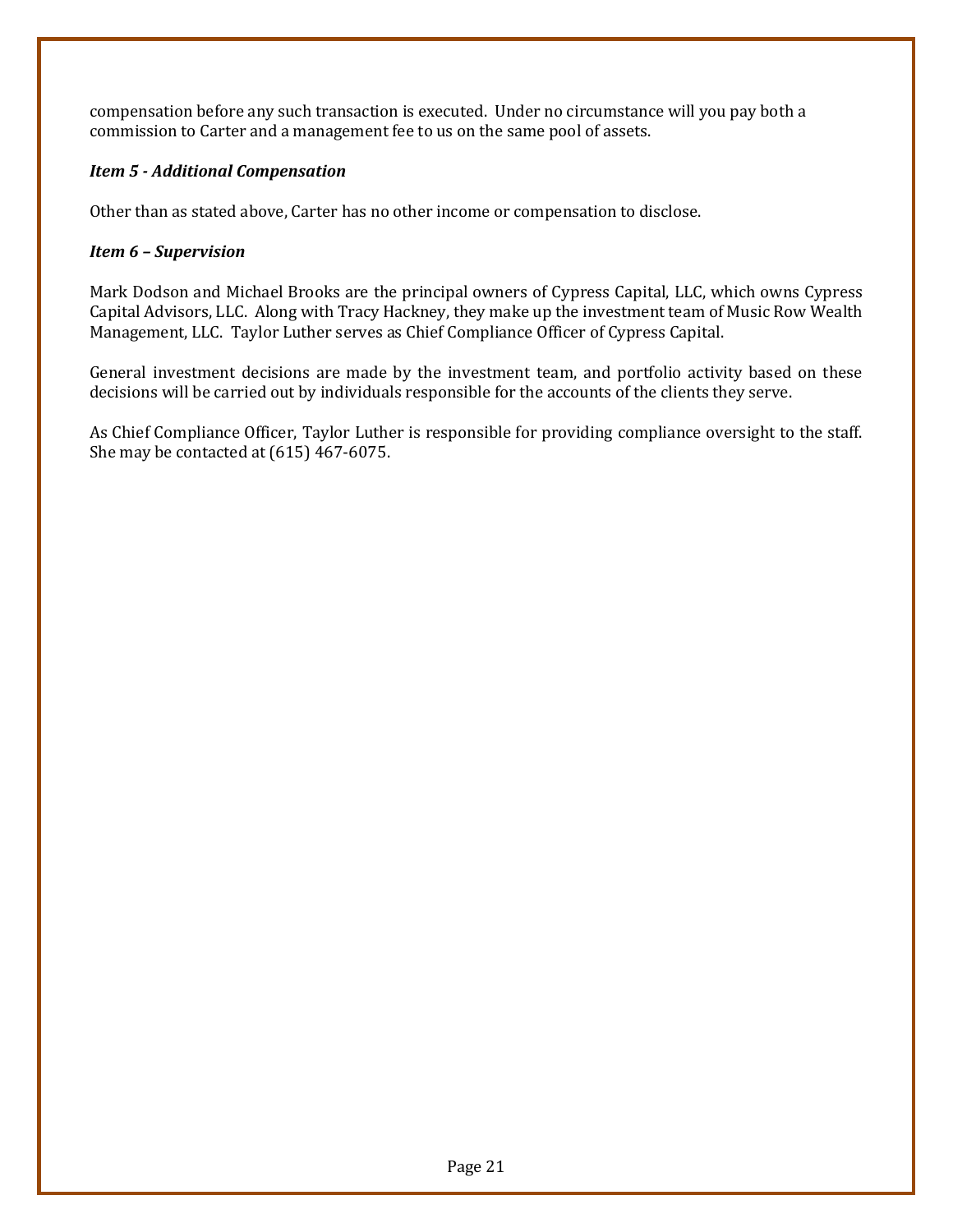#### **Brochure Supplement: Form ADV Part 2B**

*Item 1*

# **Joseph P. Pessetto CRD# 308313**

**of**

**Cypress Capital Advisors, LLC** *dba*

# *JP2 Management*

2013 Bridgeport Drive Raleigh, North Carolina 27615

(615) 467-6075

March 31, 2021

This Brochure Supplement provides information about Joseph Pessetto, and supplements the Cypress Capital Advisors, LLC (the "Firm") Brochure. You should have received a copy of that Brochure. Please contact us at (615) 467-6075 if you did not receive our Brochure, or if you have any questions about the contents of this Supplement.

Additional information about Joe is available on the SEC's website at **www.AdviserInfo.sec.gov.**

#### *Item 2 - Educational Background and Business Experience*

Joseph P. Pessetto (year of birth 1973) joined Cypress Capital Advisors, LLC in 2018 and serves as a Financial Advisor. Prior to this, he served as a Financial Advisor with Wells Fargo Clearing Services, LLC (and its predecessor entities AG Edwards, Wachovia Securities and Wells Fargo Advisors) since 1998.

Joe graduated from Columbia University with a Bachelor of Arts degree, majoring in Liberal Arts with minors in Political Science and Economics.

#### *Item 3 - Disciplinary Information*

Advisers are required to disclose any material facts regarding certain legal or disciplinary events that would be material to your evaluation of an adviser; however, Joe has no such disciplinary information to report.

#### *Item 4 - Other Business Activities*

Joe is licensed to sell insurance in various states and is entitled to receive commissions or other remuneration on the sale of insurance products. As such, Joe will be able to effect insurance transactions